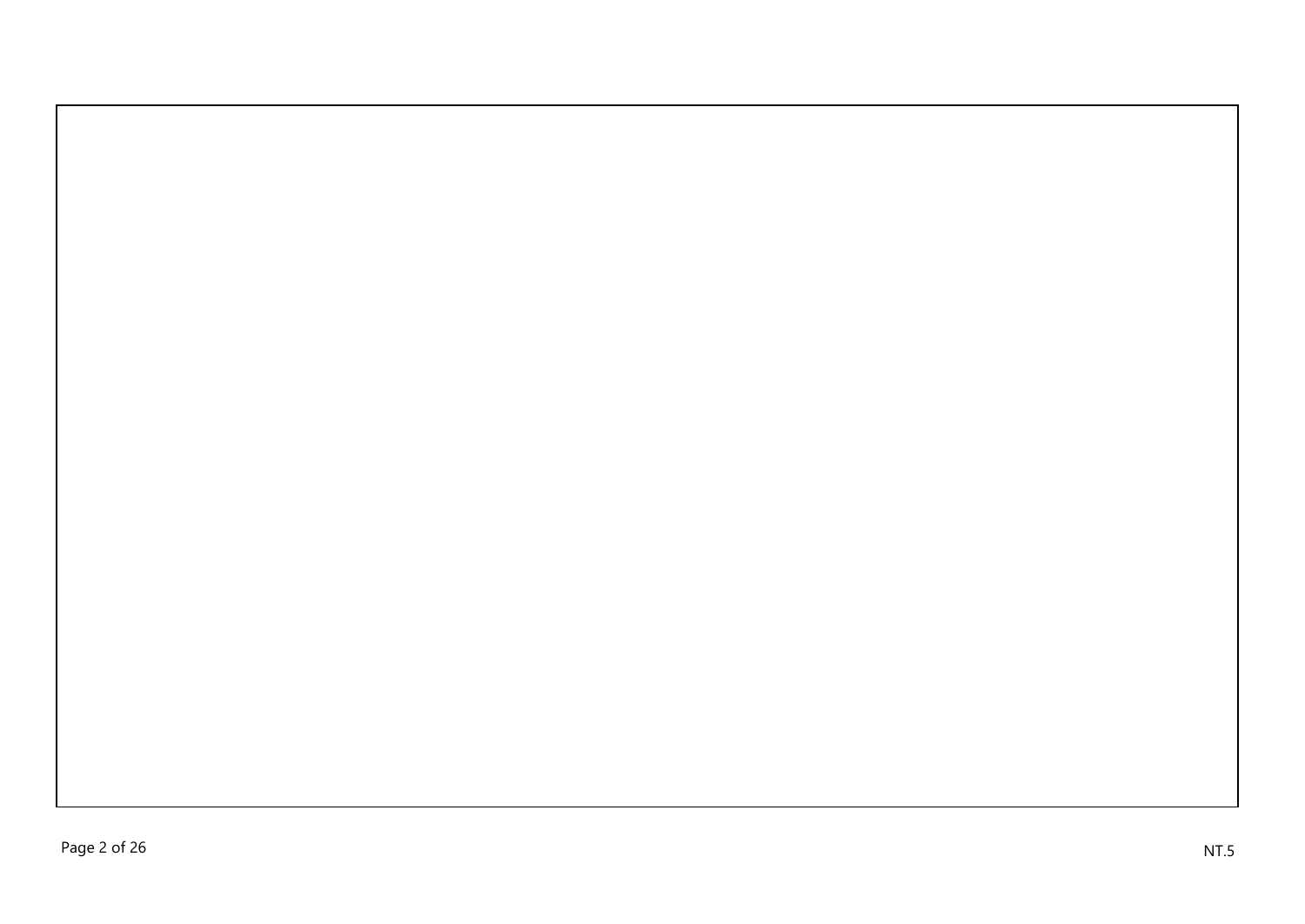| #              | Island        | House Name | Name                 | Sex | National ID | ړه پر ه               | ىئرىتر                                             |
|----------------|---------------|------------|----------------------|-----|-------------|-----------------------|----------------------------------------------------|
|                | Th. Guraidhoo |            |                      |     |             |                       |                                                    |
|                | Th. Guraidhoo | Aaina      | Fathmath Ziunee      | F   | A157575     | لمجمر يثمه            | وحجوحهم<br>ن<br>سمج <i>م</i> رکسیں                 |
| $\overline{2}$ | Th. Guraidhoo | Aaru       | Moosa Maniku         | M   | A075472     | پڑ پڑ                 | دو پر پر د                                         |
| 3              | Th. Guraidhoo | Aaru       | Reesha Ibrahim Manik | F.  | A082346     | پڑ پڑ                 | ە ھەمەر 25 سرىر<br>بەھەمەر 25 سرىر<br>  مریثہ<br>  |
| $\overline{4}$ | Th. Guraidhoo | Aaru       | Fareeda Hassan       | F.  | A093222     | پڑ پڑ                 | ۇرىگە ئەسكىل                                       |
| 5              | Th. Guraidhoo | Aaru       | Aishath Hudha        | F.  | A243571     | پڑ بڑ                 | ە ئەستىم ئىگر                                      |
| 6              | Th. Guraidhoo | Aarzoo     | Leela Ibrahim Manik  | F.  | A024906     | پر ہ دو<br>در سرج     | و ده ترود بره                                      |
| $\overline{7}$ | Th. Guraidhoo | Aarzoo     | Shirmeena Ibrahim    | F   | A050874     | پر ہ دو<br>جر بھر بح  | شرنزوینگ وره نزرد                                  |
| 8              | Th. Guraidhoo | Aarzoo     | Asima Ibrahim Manik  | F   | A094567     | پر ہ دو<br>جر بھر بح  |                                                    |
| 9              | Th. Guraidhoo | Aarzoo     | Areef Ibrahim        | M   | A094568     | پر 22 م<br>جر سر س    | ەھەرىر<br>ەسىرۇ                                    |
| 10             | Th. Guraidhoo | Aarzoo     | Aasra Ibrahim Manik  | F   | A094569     | پر 20 وو<br>جر تیر بح | لجرميمه                                            |
| 11             | Th. Guraidhoo | Aarzoo     | Minna Ibrahim Manik  | F   | A132821     | پر ہ دو<br>جر بحر بح  | ديريئر برەتزېرددىر                                 |
| 12             | Th. Guraidhoo | Alithari   | Jazlan Jaufar        | M   | A248091     | وكمعرضمة              | ر و ده مر د ر د<br>نج پی کر سمی تو بر              |
| 13             | Th. Guraidhoo | Alivaage   | Hussain Niyaz        | M   | A124072     | پر وي                 | 2 سەر شەر سورىتى                                   |
| 14             | Th. Guraidhoo | Alivaage   | Rif'aa Adnan         | F   | A132100     | ە ئوغى                | بروه مقرش                                          |
| 15             | Th. Guraidhoo | Aman       | Aishath Dheena       | F   | A242984     | ەر ھ                  | ە ئەستىمى تېرىتر                                   |
| 16             | Th. Guraidhoo | Aman       | Mariyam Yaana        | F   | A247987     | برىر ھ                | أرەرە بۇر                                          |
| 17             | Th. Guraidhoo | Anbareege  | Mohamed Nuhaadh      | M   | A241564     | پر مثرکھ سر کا        | ورەرو دەد<br><mark>ۋىرەر</mark> وتر س <i>رى</i> تر |
| 18             | Th. Guraidhoo | Anbareege  | Mohamed Hussain      | M   | A241568     | پر مثرکھ سر کا        | ورەرو ئەسەرش                                       |
| 19             | Th. Guraidhoo | Anfaal     | Mariyam Afaa Adam    | F   | A241093     | ىر ھۇيج               | ג סגם גוב בגם<br>כי <i>ג</i> ו <i>ג</i> ב גצ געב   |
| 20             | Th. Guraidhoo | Anfaal     | Mohamed Af'aan Adam  | M   | A247900     | ىر ھۇيج               | כנסגב גם 4 ם 4 גם<br>כגתכת הצבית התב               |
| 21             | Th. Guraidhoo | Anoanaage  | Aishath Shirufa      | F   | A239735     | ر ۾ ءِ ۽<br>مرس       | و ديده شورد و ديگر<br>د مرشوه شورگر                |
| 22             | Th. Guraidhoo | Arige      | Mohamed Fakhuruddeen | M   | A065445     | برىرى                 | ورەرو رووەرە<br>دىرمەدىر ۋىرىرمەيرىر               |
| 23             | Th. Guraidhoo | Asseyri    | Rayyan Riyaz Ibrahim | M   | A157525     | اړه ميمبر             | גובית <sub>אח</sub> רה הסתקב                       |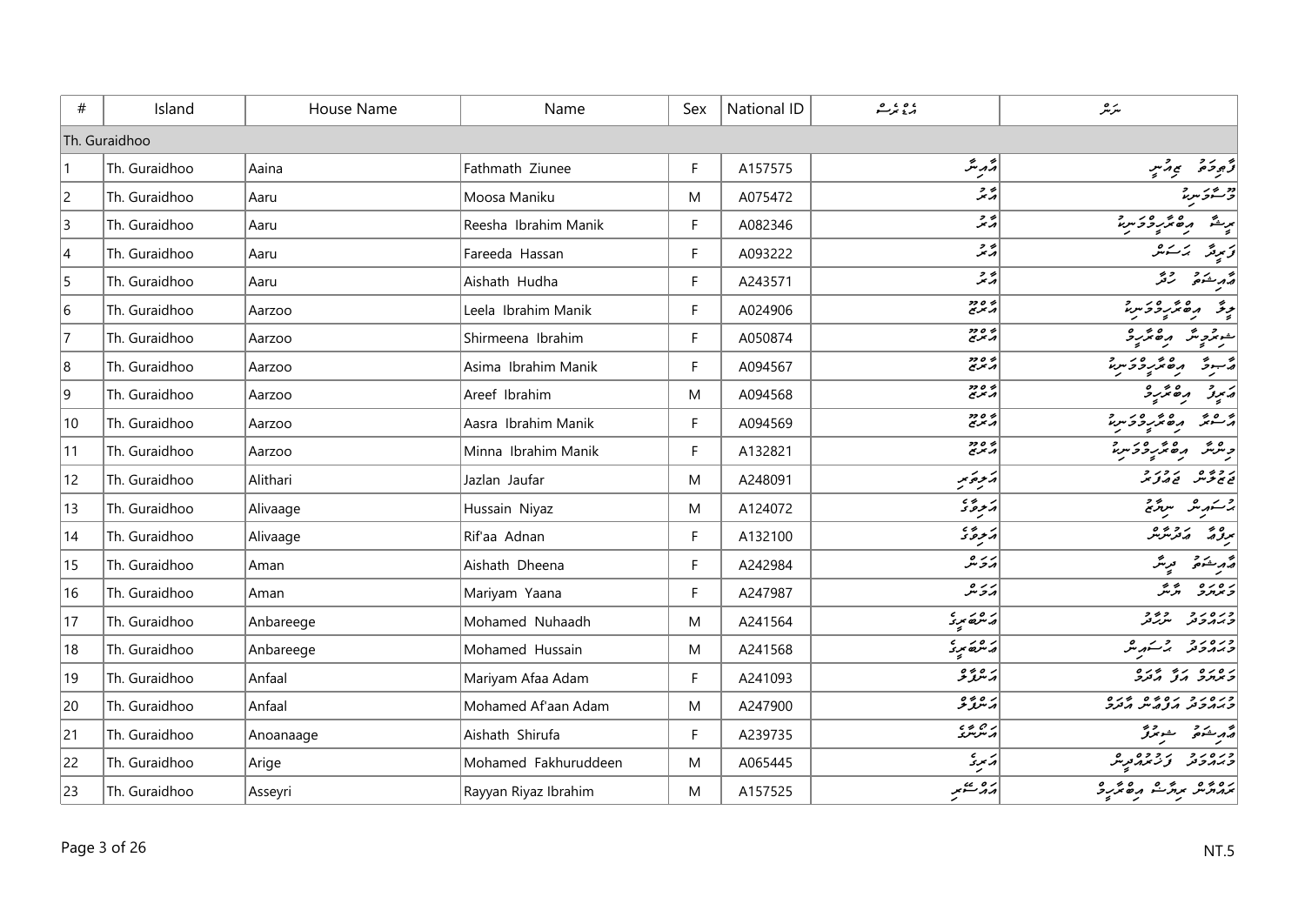| 24 | Th. Guraidhoo | Asseyri            | Mohamed Rishwan Riyaz   | M  | A381791 | لئەرىئىمىر                       | ورەرو برخۇش برېژىن                           |
|----|---------------|--------------------|-------------------------|----|---------|----------------------------------|----------------------------------------------|
| 25 | Th. Guraidhoo | Asurumaage         | Mohamed Rasheed         | M  | A084261 | ر و و » ،<br>۵. ۱۰۰۰ ترو ی       | وره رو گرشونگر<br>د <i>بر پر پی</i> پر       |
| 26 | Th. Guraidhoo | Asurumaage         | Mariyam Nadheema        | F. | A140978 | ر و و » ،<br>در سومرو د          | ر ه ر ه<br>د بربرگ<br>سكعرد                  |
| 27 | Th. Guraidhoo | Athamaa Villa      | Zulaikha Abdulla        | F  | A093282 | أبر بر محر محر                   | مەھىراللە<br>تح تحرمر جح                     |
| 28 | Th. Guraidhoo | Athamaa Villa      | Mohamed Nameen          | M  | A404236 | پرېژو څر                         | ورەرو شرك                                    |
| 29 | Th. Guraidhoo | Avidheyge          | Ibrahim Rifaau          | M  | A244925 | ر<br>پروترو                      | رە ئرىر ئىرزە                                |
| 30 | Th. Guraidhoo | Baadeege           | Mariyam Manike          | F  | A124192 | ره<br>ځمنونه                     |                                              |
| 31 | Th. Guraidhoo | Baadeege           | Aminath Manike          | F  | A244915 | ره<br>خونه                       | و گر دیگر دیگر<br>مقرم میکند                 |
| 32 | Th. Guraidhoo | Baani              | Aishath Shana           | F  | A243668 | ځ سر                             | قەرشكى شكىگر                                 |
| 33 | Th. Guraidhoo | Bageechaage        | Mohamed Sameer          | M  | A001094 | ر<br>ئەس ئە                      | ورور و مسکو مرکز<br>ویروژند سکو مر           |
| 34 | Th. Guraidhoo | Bahaaruge          | Aminath Rasheeda        | F. | A060846 | ر و د د<br>ن <i>ن تر</i> بور     | أروسكو<br>ىمەسىيە قىر                        |
| 35 | Th. Guraidhoo | Bahaaruge          | Fathmath Nuha           | F  | A239669 | ر پر و ،<br>ن <i>ن تر</i> د      | سرمر<br>و پر د<br>ترجو پر و                  |
| 36 | Th. Guraidhoo | Banafsaage         | Shaheedha Dhon Manik    | F. | A094412 | پر په وي.<br>ح <i>صرتي څ</i> ن   | شَرِيرٌ مُرْسْرَ سِرِيرٌ                     |
| 37 | Th. Guraidhoo | <b>Beach House</b> | Fathimath Nafha         | F  | A243880 | 27.80                            | وٌ وَدَ مَنْ اللَّهُ اللَّهُ اللَّهُ اللَّهُ |
| 38 | Th. Guraidhoo | Bilehkosheege      | Ali Ibrahim             | M  | A000532 | ه وه بور ه<br>موهوما مړي         | ړنو ره ټر د                                  |
| 39 | Th. Guraidhoo | Bilehkosheege      | Latheefa Ibrahim        | F. | A138367 | ه وه د د و د و د کاله د د کاله ا | خبورٌ مڤتربردٌ                               |
| 40 | Th. Guraidhoo | Bilehkosheege      | Shaira Ahmed Manik      | F. | A244640 | ه وه د مور<br>را موهون مورد      | أشور مدور ور                                 |
| 41 | Th. Guraidhoo | Blaashamge         | Ibrahim Moosa Manik     | M  | A010279 | ە بەر دە ،<br>ھۇستىۋى            | $\frac{1}{2}$                                |
| 42 | Th. Guraidhoo | Blaashamge         | Mariyam Manike          | F  | A152680 | ە ئۇشەرى<br>ھۇشەرى               | ر ه ر ه ر په                                 |
| 43 | Th. Guraidhoo | Bonthi             | Fathimath Shaufa        | F. | A093052 | بره<br>حصرم                      | وٌمِوَدَةٌ جَنْدَوٌ                          |
| 44 | Th. Guraidhoo | Bonthi             | Mohamed Imaad           | M  | A093056 | بره<br>صنرم                      | כנה כני הבית                                 |
| 45 | Th. Guraidhoo | Bonthi             | Saneefa Hassan Manik    | F  | A158638 | قة شهجه                          | التاسرة الاستاندة سربة                       |
| 46 | Th. Guraidhoo | Bonthi             | Abdhulla Shimal         | M  | A240636 | لقسمر                            | ره دالله خود و                               |
| 47 | Th. Guraidhoo | Chaandhaneege      | Azum Ahmed Didi         | M  | A093297 | سيسبو<br>گوسرټر سرچ              | ر وه در در ورور<br>در پر در در در در در ا    |
| 48 | Th. Guraidhoo | Chaandhaneege      | Aminath Muna Ahmed Didi | F. | A093299 | كۇسىترسرىگە                      | و برد و و بره بروتر در د                     |
| 49 | Th. Guraidhoo | Chaandhaneege      | Ahmed Didi              | M  | A244854 | ڭوسىترس <sub>ى</sub><br>ئ        | ر ج ر و<br>  پر پر تر تر تر                  |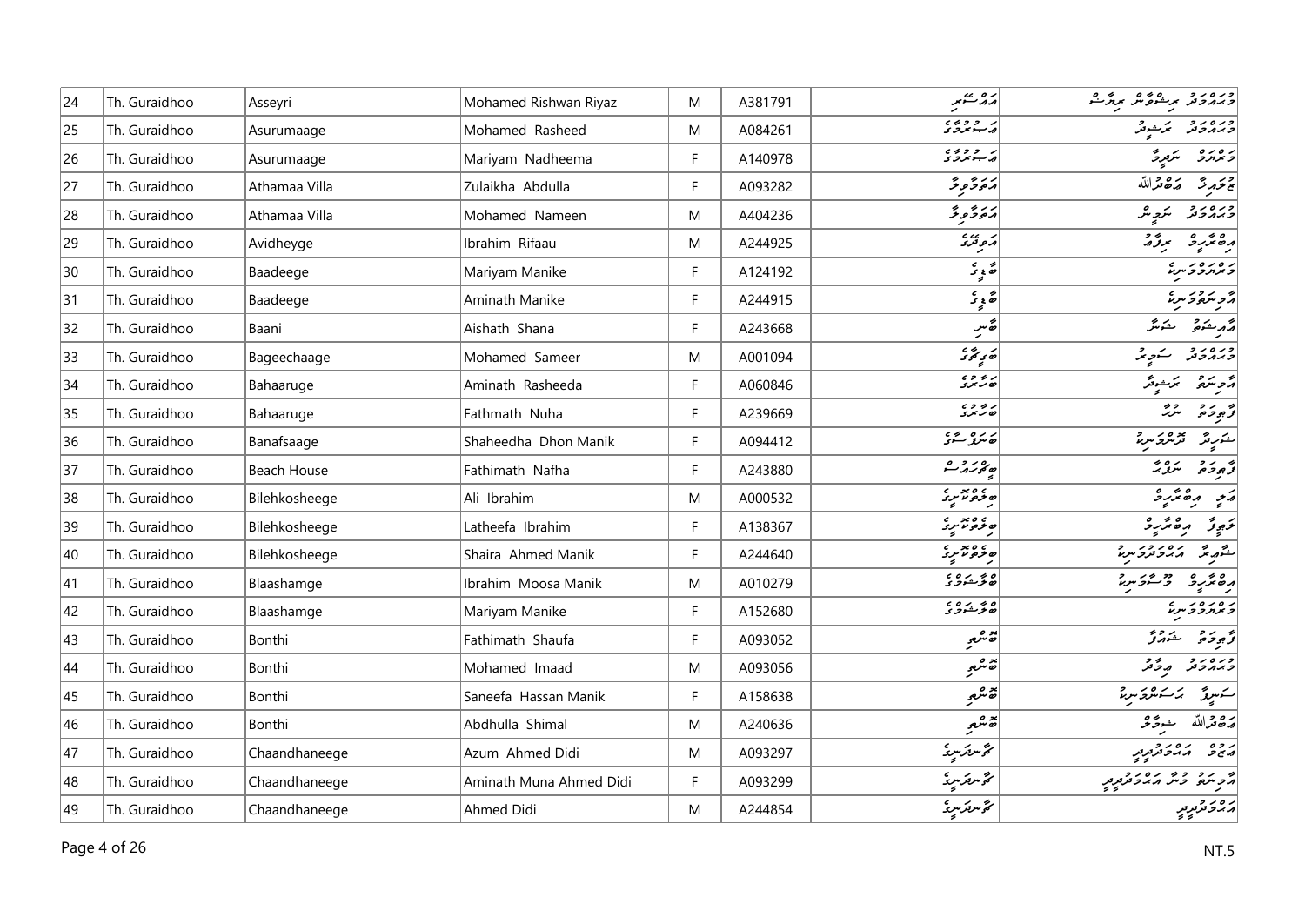| 50 | Th. Guraidhoo | Chabeyleege   | Shaheem Sulaiman    | ${\sf M}$ | A022356 | ري ء<br>کوھ پر د                     | شَرِدْ سْمَعْ مِرْدَّرْ                         |
|----|---------------|---------------|---------------------|-----------|---------|--------------------------------------|-------------------------------------------------|
| 51 | Th. Guraidhoo | Chabeyleege   | Mohamed Shareef     | ${\sf M}$ | A024805 | ری دی<br>نموه د پر                   | ورەرو شەرو                                      |
| 52 | Th. Guraidhoo | Chabeyleege   | Hussain Rishfaz     | ${\sf M}$ | A241748 | ري ء<br>کوھ پر د                     | د کشمیر شده بر مشور می                          |
| 53 | Th. Guraidhoo | Chabeyleege   | Asjad Sulaimaan     | M         | A241752 | ري د<br>کوه مړي                      | كەسىم سىم ئەس                                   |
| 54 | Th. Guraidhoo | Cherry House  | Shihama Hassan      | F         | A091694 | ىج بىر ئەرم<br>سى                    | لمورَّقُ الرَكْسُ                               |
| 55 | Th. Guraidhoo | Cherry House  | Adam Manik          | ${\sf M}$ | A119673 | ىم بېرىز مە                          | پر ده ر<br>د ترو د سربا                         |
| 56 | Th. Guraidhoo | Cherry House  | Najfa Adam          | F         | A158708 | ى<br>كىم بېرىر قەت                   | ىرە بە ئەرە                                     |
| 57 | Th. Guraidhoo | Cherry House  | Fathmath Shifa      | F         | A239792 | ىج بىر ئەرمى<br>سى                   | و ده شورم<br>د مرد شور                          |
| 58 | Th. Guraidhoo | Cherry House  | Nasheeth Adam       | ${\sf M}$ | A247850 | ىج بىر ئەرمى<br>سى                   | نگرېشوه مرکزي<br>په مرکز                        |
| 59 | Th. Guraidhoo | Cherry Park   | Sanfa Manike        | F         | A057548 | ى<br>كۈمپەترىك                       | ر مەمۇرىسى <i>،</i>                             |
| 60 | Th. Guraidhoo | Cherry Park   | Fathimath Ali Manik | F         | A092075 | ې موږ ده<br>محمو موږ                 | وجودة مودسة                                     |
| 61 | Th. Guraidhoo | Cherry Park   | Aswan Ali Maniku    | M         | A093111 | ى<br>كۈمپەرتى                        |                                                 |
| 62 | Th. Guraidhoo | Cherry Park   | Zameera Ali Manik   | F         | A125426 | ى<br>كۈمپەترىك                       | تجرجة المرجو كالمراثة                           |
| 63 | Th. Guraidhoo | Cherrymaage   | Moosa Manik         | ${\sf M}$ | A024321 | ې مورځ د<br>کنمو مور <sup>ځ</sup> ک  | أوسنور                                          |
| 64 | Th. Guraidhoo | Cherrymaage   | Mariyam Azma        | F         | A124693 | ې پر دي<br>کو پر د ک                 | روره ره و                                       |
| 65 | Th. Guraidhoo | Cherrymaage   | Ahmed Imad Saeed    | ${\sf M}$ | A244123 | ې پر دي<br>کو پر د ک                 | גפנים בכבר הבבר                                 |
| 66 | Th. Guraidhoo | Cherrymaage   | Aminath Saeed       | F         | A244124 | ې مورځ د<br>کنمو مور <sup>ځ</sup> ک  |                                                 |
| 67 | Th. Guraidhoo | Copyge        | Hassan Rasheed      | M         | A055662 | لتعمير                               | ىز كەش ئىزىش <sub>و</sub> تر                    |
| 68 | Th. Guraidhoo | Copyge        | Fathimath Sifla     | F         | A124120 | لتعمير                               | قرموقر فلتسوقر                                  |
| 69 | Th. Guraidhoo | Copyge        | Fareedha Mohamed    | F         | A240085 | بر<br>  مور تر                       | تو پره دره دره                                  |
| 70 | Th. Guraidhoo | Copyge        | Hassan Shareef      | ${\sf M}$ | A240125 | بيو په<br>مسجونه                     | ىز ئىكىش سىتىرىۋ                                |
| 71 | Th. Guraidhoo | Copyge        | Yasfaaq Hassan      | M         | A240126 | لتعمير                               | ېز موج پر پر تند                                |
| 72 | Th. Guraidhoo | Copyge        | Mohamed Shaffag     | ${\sf M}$ | A240170 | بر<br>  مور تر                       | وره رو در ده ده<br><i>وبرو</i> ور شه <i>و</i> ر |
| 73 | Th. Guraidhoo | Dhilshaadhuge | Naseem Ibrahim      | ${\sf M}$ | A065266 | در ژمنگ <sup>ور</sup> و بر           |                                                 |
| 74 | Th. Guraidhoo | Dhilshaadhuge | Nasheeda Ibrahim    | F         | A093079 | در و شور و <sup>ه</sup><br>در و شودر | ترجينته وهندرد                                  |
| 75 | Th. Guraidhoo | Dhinasha      | Shifaana Rashad     | F         | A241156 | ويتزيز                               | شوقر شرقر مرکز می                               |
|    |               |               |                     |           |         |                                      |                                                 |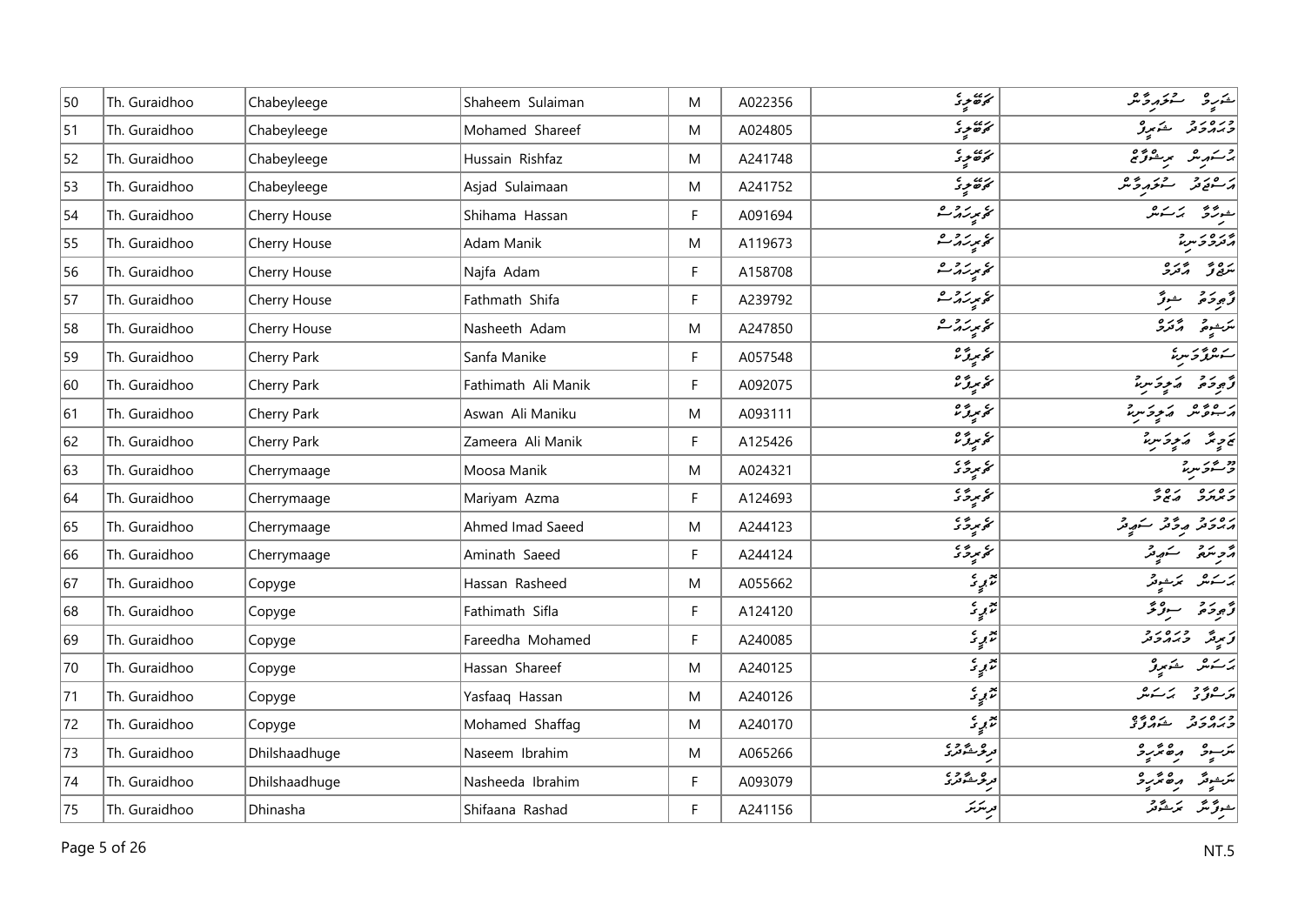| 76  | Th. Guraidhoo | Dhirun          | Fathmath Suhuma        | F         | A248030 | مرىژىنز                                          | أوالمحج وأنجد والمحترمة                                   |
|-----|---------------|-----------------|------------------------|-----------|---------|--------------------------------------------------|-----------------------------------------------------------|
| 77  | Th. Guraidhoo | <b>Dhoores</b>  | Mohamed Naeem          | M         | A074758 | دد ،<br>تربر ک                                   | ورەرو شھوڭ                                                |
| 78  | Th. Guraidhoo | Dhuni           | Mohamed Afzal          | M         | A091723 | قرسر                                             | ورەرو رەپرو                                               |
| 79  | Th. Guraidhoo | <b>Dhuni</b>    | Ahmed Afrah            | M         | A240045 | قرسر                                             | גפגב גבגם<br>הגבע הציבג                                   |
| 80  | Th. Guraidhoo | Diving          | Mohamed Masood         | M         | A038185 | ائەمرەش<br><u>ئىست</u>                           | כנים נים נים בבית.<br>הממיכות הבאיניות                    |
| 81  | Th. Guraidhoo | Diving          | Aminath Lamsa          | F         | A093241 | ئەمرەپىر<br>م                                    | أأدح يتركم والمحاور والمستحر                              |
| 82  | Th. Guraidhoo | Diving          | Mariyam Lamha          | F         | A243758 | ئەمرەبىر<br>م                                    | رەرە رەپ                                                  |
| 83  | Th. Guraidhoo | Diving          | Ahmed Zidhan Musthafa  | ${\sf M}$ | A405352 | ئەمرە <sub>م</sub> ىر                            | رور و پرتر و در و                                         |
| 84  | Th. Guraidhoo | Eetjehige       | Thoif Mohamed          | ${\sf M}$ | A246068 | <br> پرهغ سر <sup>ي</sup>                        | ح وره در د                                                |
| 85  | Th. Guraidhoo | Eetjehige       | Rishwa Mohamed Rasheed | F         | A246079 | <br> پره فخ سر د                                 | برشوش وبره بر بر بر شوتر<br>  بر شوش وبر بر در بر بر شوتر |
| 86  | Th. Guraidhoo | Endherimaage    | Mohamed Ibrahim        | M         | A002018 | ء عرو سرچ <sub>ک</sub>                           | وره دو مره مرد                                            |
| 87  | Th. Guraidhoo | Esjehige        | Azheem Abdul Ganee     | M         | A011070 | ې مه دې دي<br>مرگ شونځ سري                       | גם כ גם כפנית                                             |
| 88  | Th. Guraidhoo | Faamdheyrige    | Hussain Moosa          | M         | A038213 | وه وروسي مح<br>  قرى قرىبرى                      | بر کے مر شر حر ش                                          |
| 89  | Th. Guraidhoo | Faamdheyrige    | Moonisa Moosa Manik    | F         | A080738 | و ه در می<br><mark>از</mark> <del>و</del> تعریبی |                                                           |
| 90  | Th. Guraidhoo | Fathis          | Hassan Manik Ibrahim   | ${\sf M}$ | A055428 | ائر <sub>مو</sub> ر<br>—                         | גבית ביתי הפיתיבי<br>גבית היה הפיתיבי                     |
| 91  | Th. Guraidhoo | Fazaa           | Zunaira Hassan         | F         | A044382 | ترتج                                             |                                                           |
| 92  | Th. Guraidhoo | Fazaa           | Hawwa Manike           | F         | A094597 | تریخ                                             | رە ۋىرىدى<br>ئەمۇمەر                                      |
| 93  | Th. Guraidhoo | Fazaa           | Fathimath Rifa         | F         | A248083 | ترتج                                             | وٌودَهُ بِروٌ                                             |
| 94  | Th. Guraidhoo | Feeroaz Vaadhee | Masiha Hussain Manik   | F.        | A093055 | ر ه ه و و.<br>پ <sub>ر</sub> برج قریب            |                                                           |
| 95  | Th. Guraidhoo | Feeroaz Vaadhee | Ahmed Hussain Manik    | M         | A240630 | ە ە ھ<br>پ <sub>و</sub> تىرىج ھ <sup>5</sup> ىپە | גפנג גישון ובציינו                                        |
| 96  | Th. Guraidhoo | Fehi Villa      | Zubair Ibrahim         | M         | A061493 | ۇ رە <sub>م</sub> ۇ                              | ו מו הסתיב                                                |
| 97  | Th. Guraidhoo | Fehi Villa      | Mohamed Naasih         | M         | A241903 | ۇ روڭر<br>ر                                      | ورەر د شرىدۇ                                              |
| 98  | Th. Guraidhoo | Fini Roalhi     | Mohamed Shaheen        | M         | A093170 | وسرچمو                                           | ورەرو ھۇرىر                                               |
| 99  | Th. Guraidhoo | Finihiyaage     | Sameer Ahmed           | M         | A022404 | و سربر پر د<br>گرم کر د                          | سَوِيرُ - 1977مر                                          |
| 100 | Th. Guraidhoo | Finihiyaage     | Seema Ahmed            | F         | A093085 | او سربر پوءِ<br>سربر پوءِ                        | سوش مەرەبىر                                               |
| 101 | Th. Guraidhoo | Finihiyaage     | Aishath Rizna          | F         | A241446 | او سربر پوځ<br><u>د د د د</u>                    | قەرشۇق بىرى ئىگە                                          |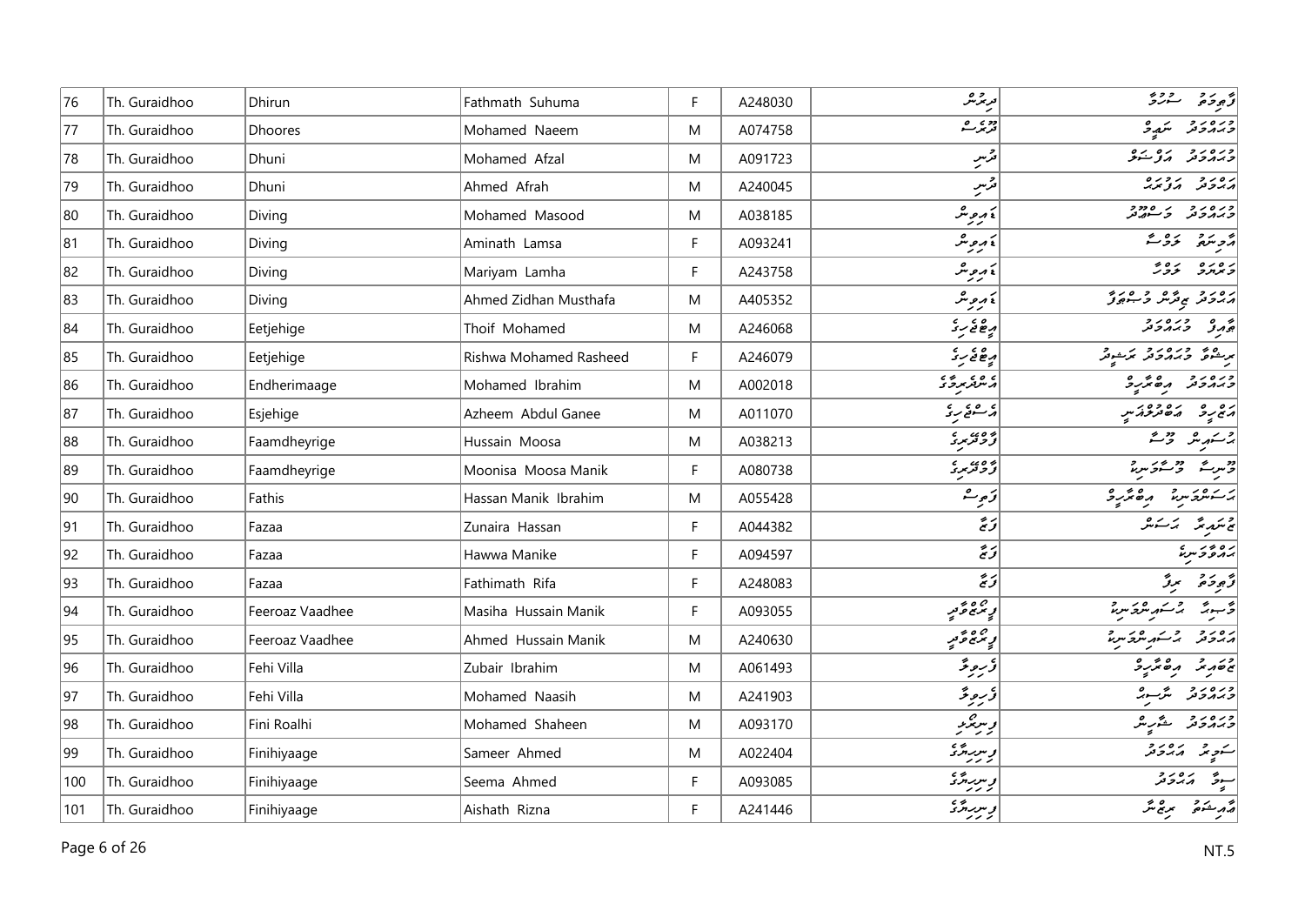| 102 | Th. Guraidhoo | Finihiyaage      | Ahmed Zaahee             | M  | A241448 | او سربر پوءِ<br>سربر پوءِ                      | بروئر تر<br>$\zeta$                                           |
|-----|---------------|------------------|--------------------------|----|---------|------------------------------------------------|---------------------------------------------------------------|
| 103 | Th. Guraidhoo | Finihiyaage      | Aminath Rizma            | F. | A241449 | او سربر پر تا<br>است                           | أرمز<br>برج وٌ                                                |
| 104 | Th. Guraidhoo | Fithuroanu Hiyaa | Mauroof Ahmed            | M  | A240054 | وه تر مربر                                     | ر و دوه<br><i>و ډ</i> يمرنې<br>پرورو                          |
| 105 | Th. Guraidhoo | Fithuroanu Villa | Abdul Latheef Abdul Hadi | M  | A027019 | ر ەم ئەسرە ئە                                  | رە وە ئە<br>ھەھىرىمەتىر<br>ره وه ر<br>مەھىرم <del>خ</del> ېرۇ |
| 106 | Th. Guraidhoo | Fithuroanu Villa | Abdulla Asim             | M  | A093271 | وه بر متبوځه                                   | رَة قرالله قرجو                                               |
| 107 | Th. Guraidhoo | Fithuroanu Villa | Asif Abdul Hady          | M  | A093273 | رەم ئەسىرىگە<br>بوھ ئىرسرى ئى                  | ر ۵۶۵۶ و.<br>پره ترڅرگتړ<br>وَيسبور                           |
| 108 | Th. Guraidhoo | Fithuroanu Villa | Ashfag Abdul Hadi        | M  | A093276 | د ەممىر بۇ                                     | ر ەم بەر دەرەپر<br>مۇسۇرى مەھىرىرىس                           |
| 109 | Th. Guraidhoo | Fithuroanu Villa | Afiya Abdul Haadhee      | F  | A103081 | ارچ محر ش <sub>عر</sub> محه                    | أورو ماه وه و و بر                                            |
| 110 | Th. Guraidhoo | Fithuroanu Villa | Mohamed Aiman            | M  | A248035 | وه چر شعر مح                                   | כגמני התכיל                                                   |
| 111 | Th. Guraidhoo | Fithuroanuge     | Ma'arif Ahmed            | M  | A240061 | وه د ه د ه                                     | أورسمو برەر د                                                 |
| 112 | Th. Guraidhoo | Fithuroanuge     | Aishath Hanaan Haleem    | F. | A247855 | و و ۵ و ۷<br>و ه مرس                           | ە ئەسىم ئەرگەر ئەبرو                                          |
| 113 | Th. Guraidhoo | Free Park        | Ahmed Ibrahim            | M  | A001036 | ە بېرۇر<br>ئ                                   | גפני גפיגר                                                    |
| 114 | Th. Guraidhoo | Funamaa          | Fahuma Ali Maniku        | F  | A093137 | و ر پر<br>تر سرچ                               | وروه كالمود سره                                               |
| 115 | Th. Guraidhoo | Funamaage        | Aminath Ishana           | F  | A090949 | و ر د د<br>توسرچ د                             | ۇرسىتى مەشكىگە                                                |
| 116 | Th. Guraidhoo | Funamaage        | Dhon Maniku              | M  | A099884 | و پر پر پر<br>توسر <del>ی</del> ر <sub>ک</sub> | پر ور پر د                                                    |
| 117 | Th. Guraidhoo | Gaadhiffusheege  | Abdul Latheef            | M  | A003297 | و مره و مړي<br>د مره و مړي                     | ره وه ر<br>په هنرمر <del>کر</del> ېږ                          |
| 118 | Th. Guraidhoo | Gaadhiffusheege  | Hussain Manik            | M  | A122936 | ۇ پەرە ج <sub>بىرى</sub>                       | جر سنهر مثر بیز سر                                            |
| 119 | Th. Guraidhoo | Gaadhiffusheege  | Aishath Ifasha           | F. | A245807 | ۇ ئىرەر ئەر ئە                                 | ۇرىشقى رۇڭ                                                    |
| 120 | Th. Guraidhoo | Gaadhiffusheege  | Mohamed Asfau            | M  | A245809 | ۇ يەرە دىرى<br>ئ <sup>ۇ</sup> يېرو تېرى        | כנסני ה"ס בי                                                  |
| 121 | Th. Guraidhoo | Gaadhiffusheege  | Ahmed Aasir              | M  | A248063 | ۇ مرەر توپە                                    | גם גב" הרייב                                                  |
| 122 | Th. Guraidhoo | Gaagadu          | Ahmed Thorigu            | M  | A246809 | ء ر د<br>گ ک کا                                | رەرر ئەرە                                                     |
| 123 | Th. Guraidhoo | Gaagadu          | Mohamed Athoof           | M  | A248082 | پر د<br>تر ک                                   | כנסנכ נדבר<br><i>כג</i> מכת מפצ                               |
| 124 | Th. Guraidhoo | Gahaa            | Ahmed Siraj              | M  | A094398 | ىزچ                                            | ره رو سوره<br>پرېژنو سوري                                     |
| 125 | Th. Guraidhoo | Gahanaa          | Aishath Alima            | F  | A246859 | ئەزىتر                                         | وأرشنتم وكروكة                                                |
| 126 | Th. Guraidhoo | Gasdhoshuge      | Aminath Hassan           | F. | A245733 | ر ۔ 2 پر و ۽<br>ي سنگرمزي                      | ړې سرچ<br>برسەمىر                                             |
| 127 | Th. Guraidhoo | Gaskara          | Mohamed Nihaal           | M  | A158632 | ر ۱۳۷۵ تن                                      | ورەر د سرگو<br><i>جەم</i> ەدىر سر <i>گ</i> ۇ                  |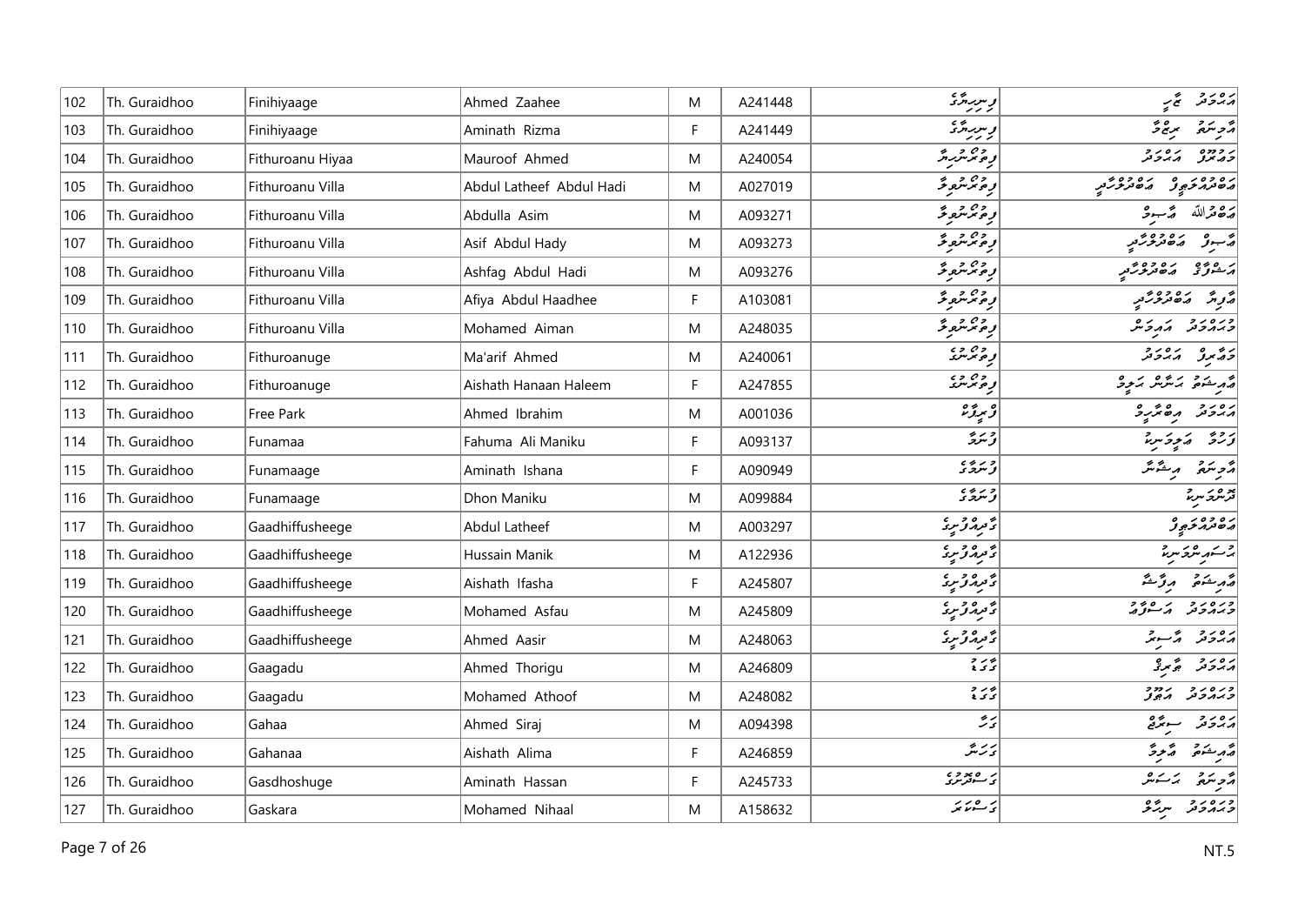| 128 | Th. Guraidhoo | Goma        | Rafa Ibrahim Manik    | F         | A094399 | $\mathcal{Z}^{\times}_{\mathcal{Z}}$         | برو مەھرىردى بىر                                                                 |
|-----|---------------|-------------|-----------------------|-----------|---------|----------------------------------------------|----------------------------------------------------------------------------------|
| 129 | Th. Guraidhoo | Guldhasthaa | Hawwa Sulaiman        | F         | A093025 | و ه بر _ه پ<br>پ موترسسه                     | رەپچ<br>سىمۇمە <i>ۋ</i> ىگە                                                      |
| 130 | Th. Guraidhoo | Guldhasthaa | Niuma Rasheed         | F         | A093207 | و ه د ره پ <sub>ه</sub><br>د نوترسو <i>ن</i> | سرود كرجيد                                                                       |
| 131 | Th. Guraidhoo | Guldhasthaa | Salma Moosa Maniku    | F         | A093208 | و ه بر ۵ پر<br>پی تونسر شخصی                 | سكوفر والمستوكين                                                                 |
| 132 | Th. Guraidhoo | Guldhasthaa | Mohamed Afsal Moosa   | M         | A095085 | و ه بر ۵ پر<br>پر نوترسو <i>ن</i>            | ورەر د رە رە دە بە<br><i>دى</i> رى دىر بەنگەنى ب                                 |
| 133 | Th. Guraidhoo | Guldhasthaa | Aishath Dheena        | F         | A332528 | و ه بر _ه پ <sub>چ</sub>                     | أقرم شكوته فرينگر                                                                |
| 134 | Th. Guraidhoo | Haasil      | Hussain Maniku        | ${\sf M}$ | A065772 | ترسوعه                                       | جر سے مریکر شریفر                                                                |
| 135 | Th. Guraidhoo | Haavilaa    | Dhunya Zahir          | F         | A093192 | ر<br>روپو                                    | أقرش محمر محمر مر                                                                |
| 136 | Th. Guraidhoo | Haavilaa    | Ahmed Zahir           | ${\sf M}$ | A100484 | تروتر                                        | رەرد ئېرىر                                                                       |
| 137 | Th. Guraidhoo | Haavilaa    | Hassan Zaahir         | M         | A243207 | ٿءِ ٿُر                                      | يرك متاسر المح بالرقمة                                                           |
| 138 | Th. Guraidhoo | Hakuruge    | Easa Mohamed          | M         | A022607 | ر و و ،<br>رما موی                           | ړ دره دو                                                                         |
| 139 | Th. Guraidhoo | Hakuruge    | Aishath Shafna        | F         | A246291 | ر و و ،<br>رما موی                           | ۇرمۇق شۇرگە                                                                      |
| 140 | Th. Guraidhoo | Handhaan    | Hussain Manik Mohamed | M         | A052099 | ئەس <i>ەرگەن</i> گە                          | ב האנייר ביינוד בגוביה.<br>הביינוד ביינוד בגוביה                                 |
| 141 | Th. Guraidhoo | Handhaan    | Ahmed Shaheed         | M         | A157418 | ئەس <i>ەرگەن</i> گە                          | پرورو شرید                                                                       |
| 142 | Th. Guraidhoo | Handhaan    | Aminath Shahidha      | F         | A246549 | ر<br>سر پر بگر                               | أرمح سقر مقررته                                                                  |
| 143 | Th. Guraidhoo | Handhaan    | Mohamed Sanau         | M         | A246550 | ئەس <i>ەرگەن</i> گە                          | ورەرو سەھر                                                                       |
| 144 | Th. Guraidhoo | Hirafusge   | Nashid Sulaiman       | M         | A092524 | رىز ۋرە ئ                                    | ن <i>ىرىشونر سىۋىرۇنىر</i>                                                       |
| 145 | Th. Guraidhoo | Hirafusge   | Moomina Sulaimaan     | F         | A093289 | ر پرې <sup>و</sup> ر ۹،                      | دروبى منورۇش                                                                     |
| 146 | Th. Guraidhoo | Hirafusge   | Aishath Zaain Nashid  | F         | A248044 | ر پروڭ دې                                    | مەرشىم تەرش شىر                                                                  |
| 147 | Th. Guraidhoo | Hiyaavahi   | Mohamed Farhan        | M         | A246874 | رېژوَر                                       | ورەرد رەپەر<br>جەمەدىر ۋىرگىر                                                    |
| 148 | Th. Guraidhoo | Hiyaavahi   | Ibrahim Farah         | M         | A246876 | رېژۀ ر                                       | وهتررو وتدره                                                                     |
| 149 | Th. Guraidhoo | Hiyaleege   | Shiham Ibrahim        | ${\sf M}$ | A039813 | رېزىپە <sup>ي</sup>                          | اڪوٽري<br>پ<br>ەرھەترىر <sup>9</sup>                                             |
| 150 | Th. Guraidhoo | Hiyaleege   | Shakeeb Ibrahim       | ${\sf M}$ | A093120 | رېزېږ                                        | ە ھەترىرى<br>مەھەترىرى<br>$\begin{array}{c} \circ \\ \circ \\ \circ \end{array}$ |
| 151 | Th. Guraidhoo | Hudhuveli   | Saamiha Thaufeeq      | F         | A089689 | و و ،<br>رتوڅ م                              | ستمريز<br>ر د <sub>و</sub> و<br>محم <sup>ر</sup> و تخ                            |
| 152 | Th. Guraidhoo | Hudhuveli   | Fathmath Maana        | F         | A248023 | روده و                                       | و مر د<br>تر موحر می                                                             |
| 153 | Th. Guraidhoo | Hulhaguge   | Mohamed Athif         | ${\sf M}$ | A032099 | و ر و ،<br>ری ی                              | وره رو وه و                                                                      |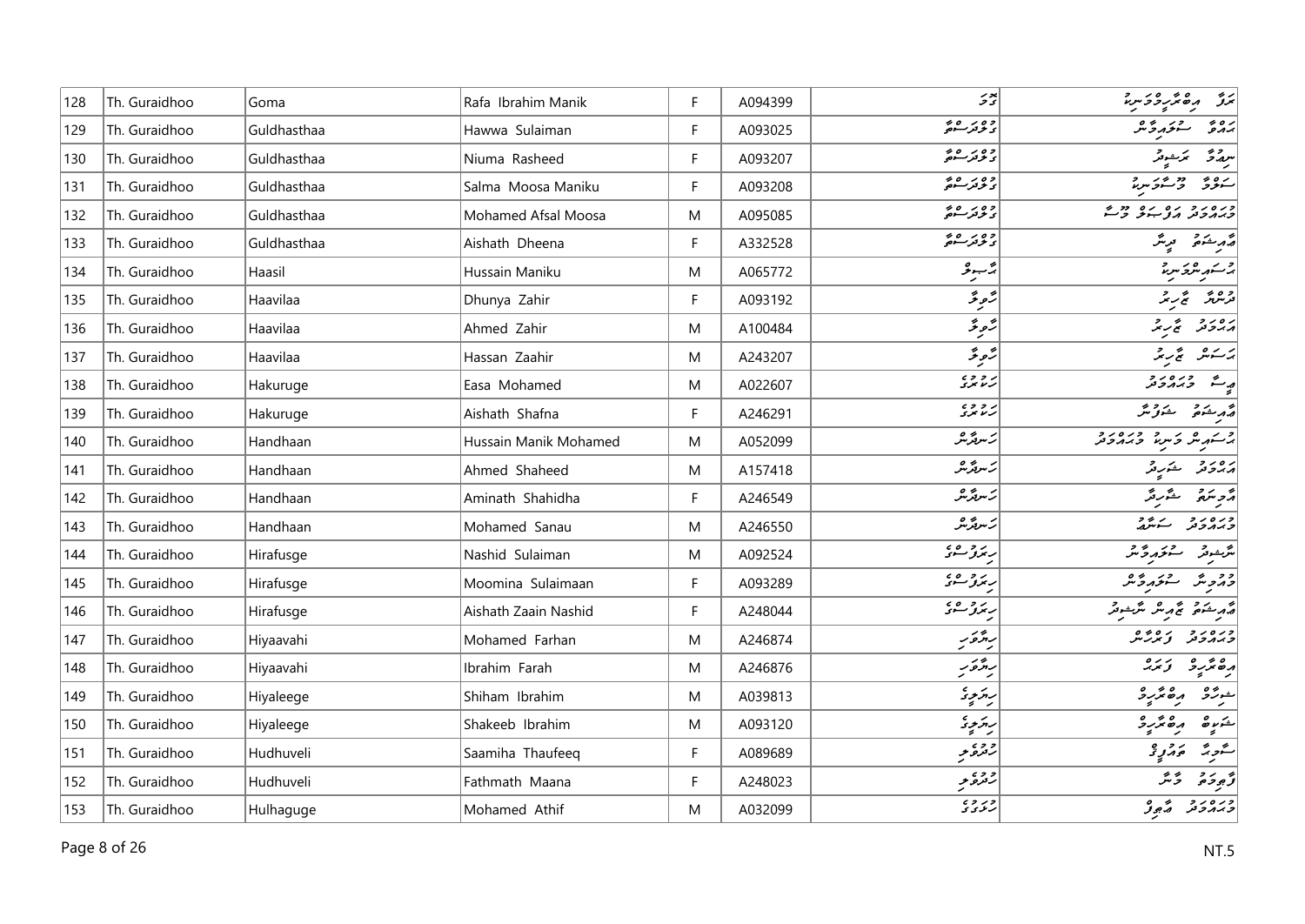| 154 | Th. Guraidhoo | Hulhaguge         | Zulaikha Abdul Kareem   | F  | A093308 | و ر و ،<br>ری ی                     | ج څه د شه د څوند پر د               |
|-----|---------------|-------------------|-------------------------|----|---------|-------------------------------------|-------------------------------------|
| 155 | Th. Guraidhoo | Hulhaguge         | Fathimath Usman         | F  | A093309 | و ر و ،<br>رنگ ی                    | و ده ده ده و                        |
| 156 | Th. Guraidhoo | Hulhaguge         | Ashiya Rashad           | F  | A143864 | و ر و ،<br>رو ړ                     | ر<br>رگ شورگر - مرکبورگر            |
| 157 | Th. Guraidhoo | Hulhaguge         | Mariyam Mizna           | F  | A156755 | و ر و ،<br>رى ى                     | رەرە جەش                            |
| 158 | Th. Guraidhoo | Hulhaguge         | Mohamed Firuzam         | M  | A244999 | و ر و ،<br>ری ی                     | כנסנכ ציבים<br>במחכת ציביב          |
| 159 | Th. Guraidhoo | Husnuheenaage     | Mohamed Hassan          | M  | A099754 | ر مەش <sub>رىپ</sub> ىدى<br>مەسرىپە | ورەرو پەسكىر                        |
| 160 | Th. Guraidhoo | Huvadhumaa Villa  | Ismail Rasheed          | M  | A093089 | رحمۃ عرفر                           | ر جۇرچى كەنچە                       |
| 161 | Th. Guraidhoo | Huvadhumaa Villa  | Mohamed Usman           | M  | A241511 | در و و <sub>م</sub> وته             | ورەرو وەپپى<br>حەمدىر مەنبى         |
| 162 | Th. Guraidhoo | Huvadhumaage      | Nasheeda Hassan Manik   | F  | A093446 | و ر و د »<br>ره ترو د               | للكرشونكر الكاسكوسير                |
| 163 | Th. Guraidhoo | Huvadhumaage      | Ahmed Loeef             | M  | A156639 | و ر و د »<br>ر ه ترو د              | رەر دىرو                            |
| 164 | Th. Guraidhoo | Irudheymaage      | Aminath Mohamed         | F. | A052541 | د وړ، د ،<br>د برترو د              | و ده وره در                         |
| 165 | Th. Guraidhoo | Irudheymaage      | Ahmed Mohamed           | M  | A112981 | <br>  مرمزدی                        | נפגב בנסגב<br>גגבע בגהבע            |
| 166 | Th. Guraidhoo | Irudheymaage      | Mohamed Ahsan           | M  | A128175 | <br>  مرمرفری                       | ورەرو روپە                          |
| 167 | Th. Guraidhoo | Irudheymaage      | Hasna Ahmed             | F  | A240741 | د وړ، د ،<br>د مرکزتر د             | يُرَ شَهْرٌ مَ يَرْوَ مَرْ          |
| 168 | Th. Guraidhoo | Iruvai            | Shahufa Mohamed         | F  | A247839 | وبخرقه                              | شكروم وره رو                        |
| 169 | Th. Guraidhoo | Iruvai            | Shahdhaa Mohamed        | F  | A247840 | ارجمة                               | ر وره دره در<br>شرکتر وبردونر       |
| 170 | Th. Guraidhoo | Janbumaage        | Mohamed Yoosuf          | M  | A156862 | ر ه د و و ،<br>د سره تر د           | כנים גם כי פי<br>כגונכה וק          |
| 171 | Th. Guraidhoo | Janbumaage        | Ahmed Yoosuf            | M  | A242607 | ر ه د و و ،<br>تع سرچ تر ی          | גם ג' מ' כם<br>הגבת הליינ           |
| 172 | Th. Guraidhoo | Jauzaa            | Rashfa Saeed            | F  | A094099 | پر و پر<br>  ق                      | پَرَڪُوَ کَمَ سَمَدِيْرُ            |
| 173 | Th. Guraidhoo | Jauzaa            | Ruthuba Shaheem         | F  | A247322 | ر و د<br>ق                          | و وه<br>برجوه شرگرو                 |
| 174 | Th. Guraidhoo | Jauzaa            | Aishath Mohamed Rasheed | F  | A247326 | يح پر مج                            | د.<br>مگر شوه وبرمان برشون          |
| 175 | Th. Guraidhoo | Javaahiru Vaadhee | Mohamed Dhon Thuththu   | M  | A070669 | ئەڭرىر ئەر                          | ورەرو برەدەد<br><i>جەم</i> ەرىر ئرس |
| 176 | Th. Guraidhoo | Javaahiru Vaadhee | Ameena Dhon Thuththu    | F  | A242927 | ئەقرىر ترقەمر                       | أمرح مده وه وه                      |
| 177 | Th. Guraidhoo | Javaahirumaage    | Zahidha Mohamed         | F  | A094381 | پر څر چرچ ي                         | تحرير وبرورد                        |
| 178 | Th. Guraidhoo | Javaahirumaage    | Aminath Sinana          | F. | A244646 | ریم رچ دی<br>  بی قر برقری          | سەتتەتىر<br>ك<br>أرمز تر            |
| 179 | Th. Guraidhoo | Kahekshaan        | Aishath Namy            | F  | A094575 | ر ، ه ه شهر<br>بدر را څه میر        | أقهر يشده فللمتمتع                  |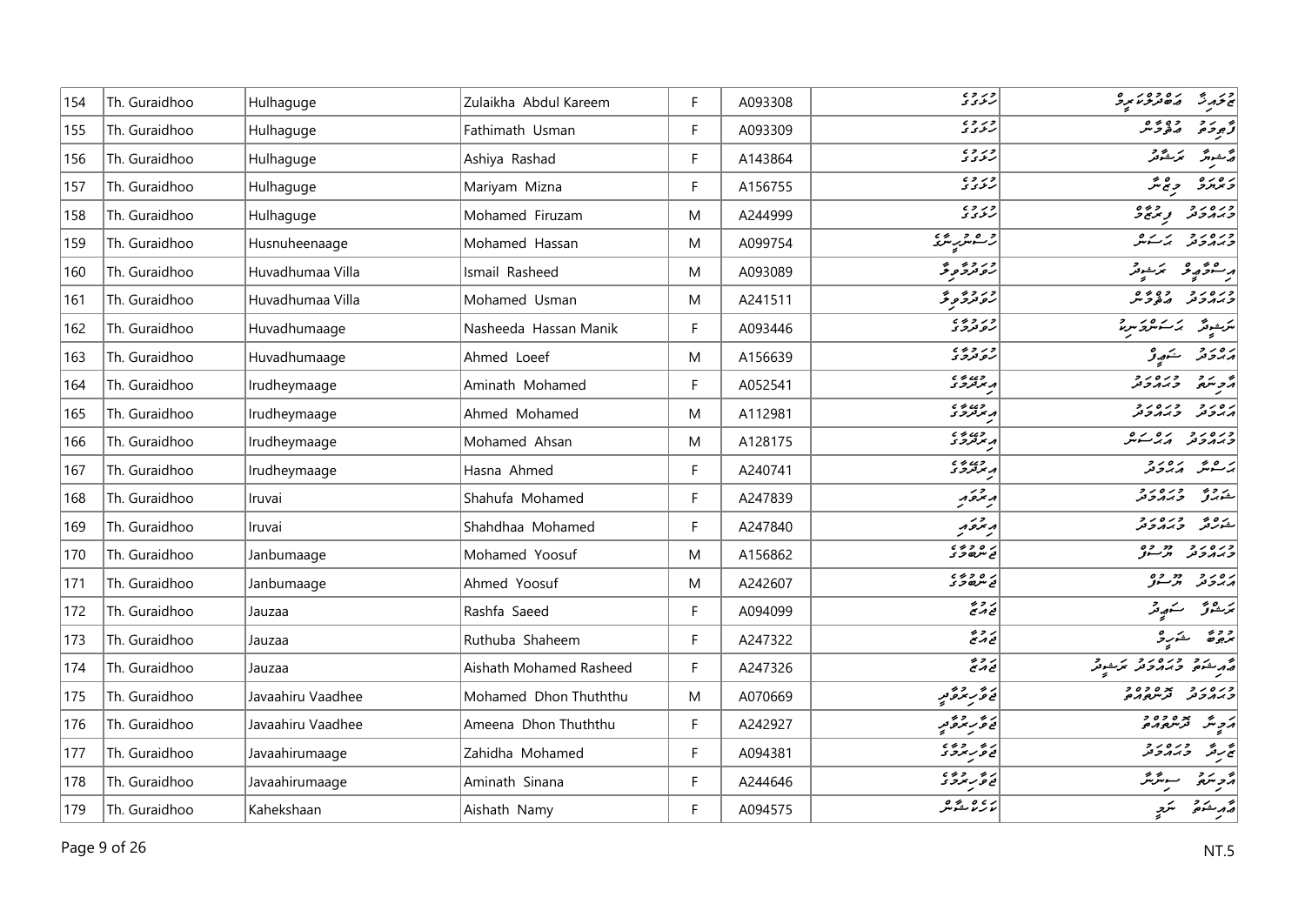| 180 | Th. Guraidhoo | Kahekshaan    | Aminath Nimmu         | F           | A095043 | ر ، ه <u>. په</u> ه              | سرەپىيە<br>أزويتمو                       |
|-----|---------------|---------------|-----------------------|-------------|---------|----------------------------------|------------------------------------------|
| 181 | Th. Guraidhoo | Kanduvai      | Ismail Rasheed        | M           | A065150 | ئەسە ئەھەر                       | ر جۇرپۇ كېيىنى                           |
| 182 | Th. Guraidhoo | Kanduvai      | Seema Hassan          | F           | A094417 | لأسدقهم                          | اسوق يمكنكر                              |
| 183 | Th. Guraidhoo | Kanduvai      | Mohamed Ashiam        | M           | A246094 | ئەسە ئەر                         | כנסני הביהל                              |
| 184 | Th. Guraidhoo | Kanduvai      | Aishath Shaama        | F           | A246098 | لأسدقهم                          | مەر ئىكى ئىگە                            |
| 185 | Th. Guraidhoo | Kanduvai      | Aishath Hamna         | F           | A248066 | ائىسى ئەر                        | م الله عند المسلم المسلم المسلم الم      |
| 186 | Th. Guraidhoo | Kanmatheege   | Ahmed Ishaq           | M           | A081805 | ر ه ر<br>پاسر <sub>د مو</sub> ر  | د ه د و د ه و و و و<br>  د بر د د سوبر و |
| 187 | Th. Guraidhoo | Kanmatheege   | Ismail Adam           | M           | A093134 | ر ه ر<br>پړمبرخ م <sub>و</sub> د | وسترقي قرقره                             |
| 188 | Th. Guraidhoo | Kanmatheege   | Mariyam Adam Manik    | F           | A152905 | بزېږې د                          | ג פגם בגם ביתו                           |
| 189 | Th. Guraidhoo | Karankaage    | Shathira Ahmed Manik  | F           | A093159 | ر رەپە ،<br>مايىرىنزى <i>ر</i>   | شگه مد کرد در در در د                    |
| 190 | Th. Guraidhoo | Karankaage    | Raheema Mohamed       | F           | A093160 | ر ر ه و د ،<br>ما بر سرد د       | و رە ر د<br>تر پر تر تر<br>ىر<br>ئىر ئەچ |
| 191 | Th. Guraidhoo | Karankaage    | Ali Rasheed           | M           | A094511 | ر ر ه و د ،<br>ما مرس د د        | ەكىيە ئىم ئىشىرىدىگر<br>ئىقتىسىسى        |
| 192 | Th. Guraidhoo | Karankaage    | Hussain Adam          | M           | A242764 | ر ر ه و »<br>ما مرس د د          | جر کشمیر هر پر محمد حر                   |
| 193 | Th. Guraidhoo | Karankaage    | Fathimath Liufa       | $\mathsf F$ | A242770 | ر ر ه و د ،<br>ما مرس د د        | وٌوِدَءٌ مِهْوٌ                          |
| 194 | Th. Guraidhoo | Karankaage    | Aishath Rasheedha     | F           | A242774 | ر ر ه و ،<br>ما موسور            | و<br>مرشوم ترشونر                        |
| 195 | Th. Guraidhoo | Karankaage    | Manish Adam           | M           | A247966 | ر ر ه و د ،<br>ما مرس د د        | ا ئۇسرىيە<br>م<br>پر ہ<br>مرکزو          |
| 196 | Th. Guraidhoo | Karankaage    | Aishath Nafua         | F           | A378861 | ر ر ه و »<br>ما مرس د د          | و گرېږي.<br>مرگ<br>سرەپ                  |
| 197 | Th. Guraidhoo | Keeranmaage   | Hawwa Ali             | F           | A093095 | ر بر ه پر د<br>پرسرچري           | رەپە كەپ                                 |
| 198 | Th. Guraidhoo | Keeranmaage   | Fathimath Simna       | F           | A093096 | ر ه و و ،<br>په مرسرچ د          | وٌ جو حر ح<br>سوۋىتر                     |
| 199 | Th. Guraidhoo | Kenereege     | <b>Mohamed Manik</b>  | M           | A076903 | ى ئەرىپە<br>مامىرىپورى           | و ر ٥ ر و ر<br>تر <i>بر ۸ تر تر</i> سربا |
| 200 | Th. Guraidhoo | Kenereege     | Ibrahim Thoif         | M           | A246532 | ى ئەيدى<br>مامىرىيو ي            | مەھەر ئەھمى                              |
| 201 | Th. Guraidhoo | Kethi         | Nadheema Hassan Manik | F           | A146956 | ء<br>موصح                        |                                          |
| 202 | Th. Guraidhoo | Kovelige      | Aminath Suha          | F           | A239788 | بر ،<br>  ما حر بر               | ړې سره پر                                |
| 203 | Th. Guraidhoo | Kovelige      | Mohamed Shaman        | M           | A239793 | پرې<br>  ما حرمو بو              | ورەرو رەپەە<br><i>جەم</i> ەدىر شەۋەش     |
| 204 | Th. Guraidhoo | Kunnaarumaage | Hassan Hussain        | M           | A007233 | و ه پر و د ،<br>ما سرس پر و ی    | برستق برستهرهما                          |
| 205 | Th. Guraidhoo | Kunnaarumaage | Afseen Hussain        | M           | A065259 | و ه پر و د ،<br>ما سرس پر و ی    | أروسيتر برسكه بثر                        |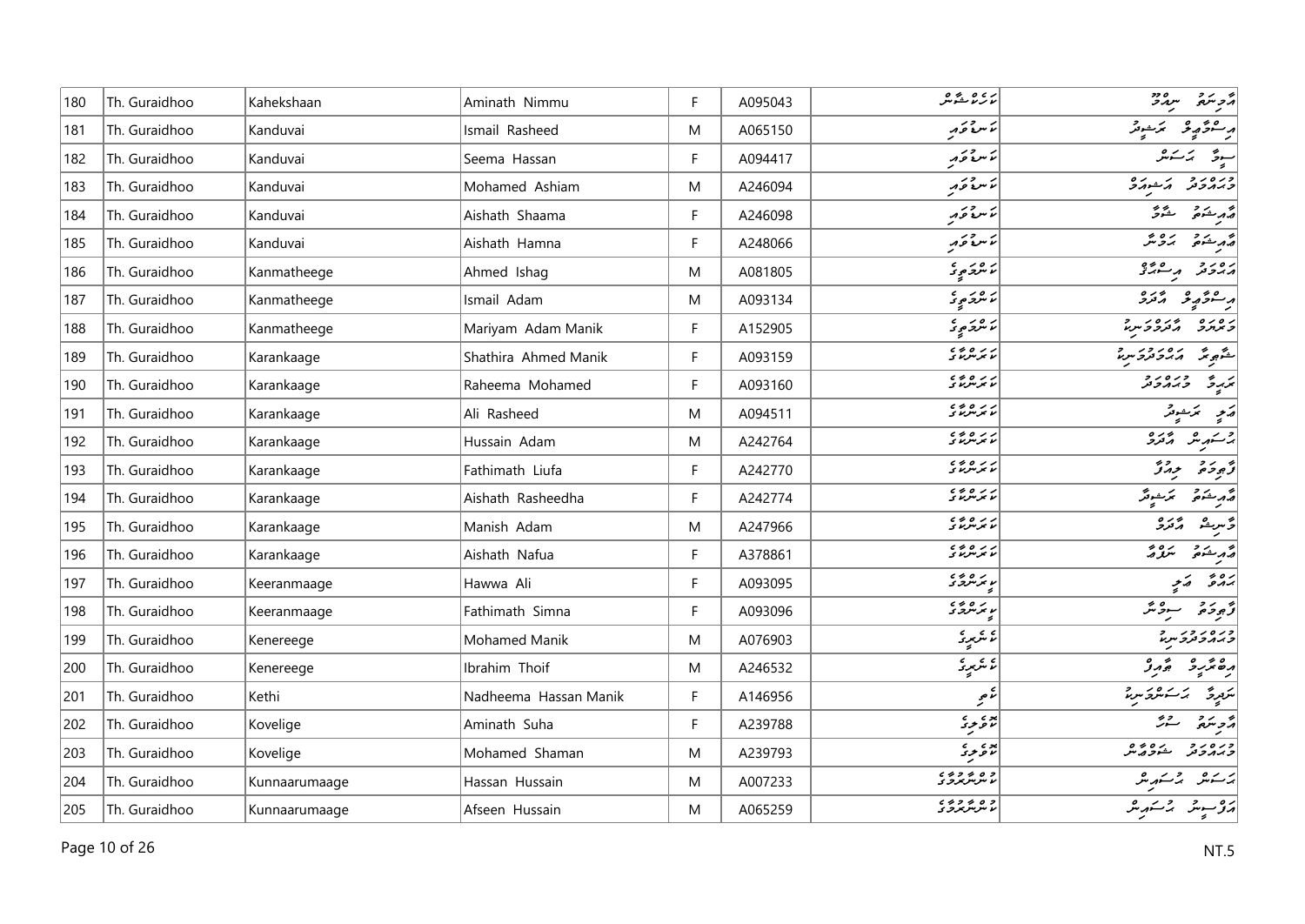| 206 | Th. Guraidhoo | Kunnaarumaage | Mohamed Hussain         | ${\sf M}$ | A128670 | د ه پر د پر د<br>د سرسربرو د | ورەرو ئەسىرىك                                                                                                                                                                                                                   |
|-----|---------------|---------------|-------------------------|-----------|---------|------------------------------|---------------------------------------------------------------------------------------------------------------------------------------------------------------------------------------------------------------------------------|
| 207 | Th. Guraidhoo | Light House   | Ibrahim Rasheed Mohamed | M         | A152522 | ئەرەپەر ئە                   | رە ئرىرى ئىرىدى 30,000 كىلىدى.<br>ئىرىدى ئىرىدى ئىلان<br>ئىرىدى كەن ئاللە                                                                                                                                                       |
| 208 | Th. Guraidhoo | Light House   | Rasheedha Abdulla       | F         | A246754 | خەرھ ئەترىشە                 |                                                                                                                                                                                                                                 |
| 209 | Th. Guraidhoo | Light House   | Ahmed Rasheed           | M         | A246755 | خەرچەرچە شە                  | ره ر د برشوتر<br>درگرفتر برشوتر                                                                                                                                                                                                 |
| 210 | Th. Guraidhoo | Light House   | Hussain Rasheed         | ${\sf M}$ | A246757 | الخدع تروح                   | رحم المراكز المركب وكر                                                                                                                                                                                                          |
| 211 | Th. Guraidhoo | Light House   | Aminath Yashfau         | F         | A246759 | خەرغ ئەتمەت                  | أترجع المرشوق المراجع                                                                                                                                                                                                           |
| 212 | Th. Guraidhoo | Lilymaage     | Azra Abdulla            | F         | A061104 | ووژگی<br>ر <sub>ئ</sub>      | أصغر متحدث الله                                                                                                                                                                                                                 |
| 213 | Th. Guraidhoo | Lilymaage     | Ahmed Abdulla           | ${\sf M}$ | A074622 | ووڈء                         | برەرد برە دالله                                                                                                                                                                                                                 |
| 214 | Th. Guraidhoo | Lilymaage     | Azeema Abdulla          | F         | A150677 | ووڈءُ                        | #يىچە <b>#ھەتر</b> اللە                                                                                                                                                                                                         |
| 215 | Th. Guraidhoo | Maafolhey     | Aminath Manike          | F         | A094415 | په پور،<br>ترکو لم           | و محر معروف مربع                                                                                                                                                                                                                |
| 216 | Th. Guraidhoo | Maahal        | Ahmed Hishan            | M         | A312598 | ۇرۇ                          | ەرە رىقىر                                                                                                                                                                                                                       |
| 217 | Th. Guraidhoo | Maaz          | Aishath Mihuna Shareef  | F         | A332760 | رچ                           |                                                                                                                                                                                                                                 |
| 218 | Th. Guraidhoo | Magumatheege  | Baheer Mohamed          | M         | A001138 | د د د ه پر                   | $31013$ $70$                                                                                                                                                                                                                    |
| 219 | Th. Guraidhoo | Malas         | Shifaz Ali              | ${\sf M}$ | A158019 | ىز ئە                        | شوژً بچ مرکز پر                                                                                                                                                                                                                 |
| 220 | Th. Guraidhoo | Manzil        | Khalid Usman            | ${\sf M}$ | A064659 | ځە شېر ۋ                     | أثنج قرائده وهوائيس                                                                                                                                                                                                             |
| 221 | Th. Guraidhoo | Manzil        | Ahmed Samah             | ${\sf M}$ | A074814 | ۇمىئېۋ                       | رەرو سەرە                                                                                                                                                                                                                       |
| 222 | Th. Guraidhoo | Manzil        | Hussain Simah           | ${\sf M}$ | A149690 | ئەشرىر ۋ                     | چرىسى سى <i>رىچى</i>                                                                                                                                                                                                            |
| 223 | Th. Guraidhoo | Manzil        | Abdulla Saamil          | M         | A342498 | ځ مربې په                    | أشكام تستحر محر ومحر                                                                                                                                                                                                            |
| 224 | Th. Guraidhoo | Medhuge       | Adam Manik              | M         | A071164 | ړ و ړ<br>تر تر د             | و ره ر<br>محمد حرم                                                                                                                                                                                                              |
| 225 | Th. Guraidhoo | Medhuge       | Aminath Saeeda          | F         | A081748 | ړ و ،<br>و تورک              | أأدبتهم التكرير                                                                                                                                                                                                                 |
| 226 | Th. Guraidhoo | Medhuge       | Mariyam Saeeda Ibrahim  | F         | A132438 | ے و ۽<br>و تري               | נינים בולי הסתים                                                                                                                                                                                                                |
| 227 | Th. Guraidhoo | Medhuge       | Faruhaad Ahmed          | M         | A240322 |                              | ر و ده و به در و<br>تو بررگتر به مرکز کر                                                                                                                                                                                        |
| 228 | Th. Guraidhoo | Medhuge       | Shifaza Ahmed           | F         | A240325 | ړ و ،<br>تر تر د             | شورٌ پخ امریکرونر                                                                                                                                                                                                               |
| 229 | Th. Guraidhoo | Medhuge       | Shirufa Ahmed Manik     | F         | A247876 | ے و ے<br>و تر <sub>ک</sub>   | ) مشروع مدد در در در در در در داران در در داران در داران در داران در داران در داران در داران داران در داران د<br>در در داران در داران در داران در داران در داران در داران در داران داران در داران داران در داران داران در داران |
| 230 | Th. Guraidhoo | Meenaaz       | Rugiyya Hassan          | F         | A094390 | جریٹرچ                       | برتوم میں برے میں                                                                                                                                                                                                               |
| 231 | Th. Guraidhoo | Meenaaz       | Ismail Hassan           | ${\sf M}$ | A094391 | جريثي                        | أرب المتحرم والمحتفظ                                                                                                                                                                                                            |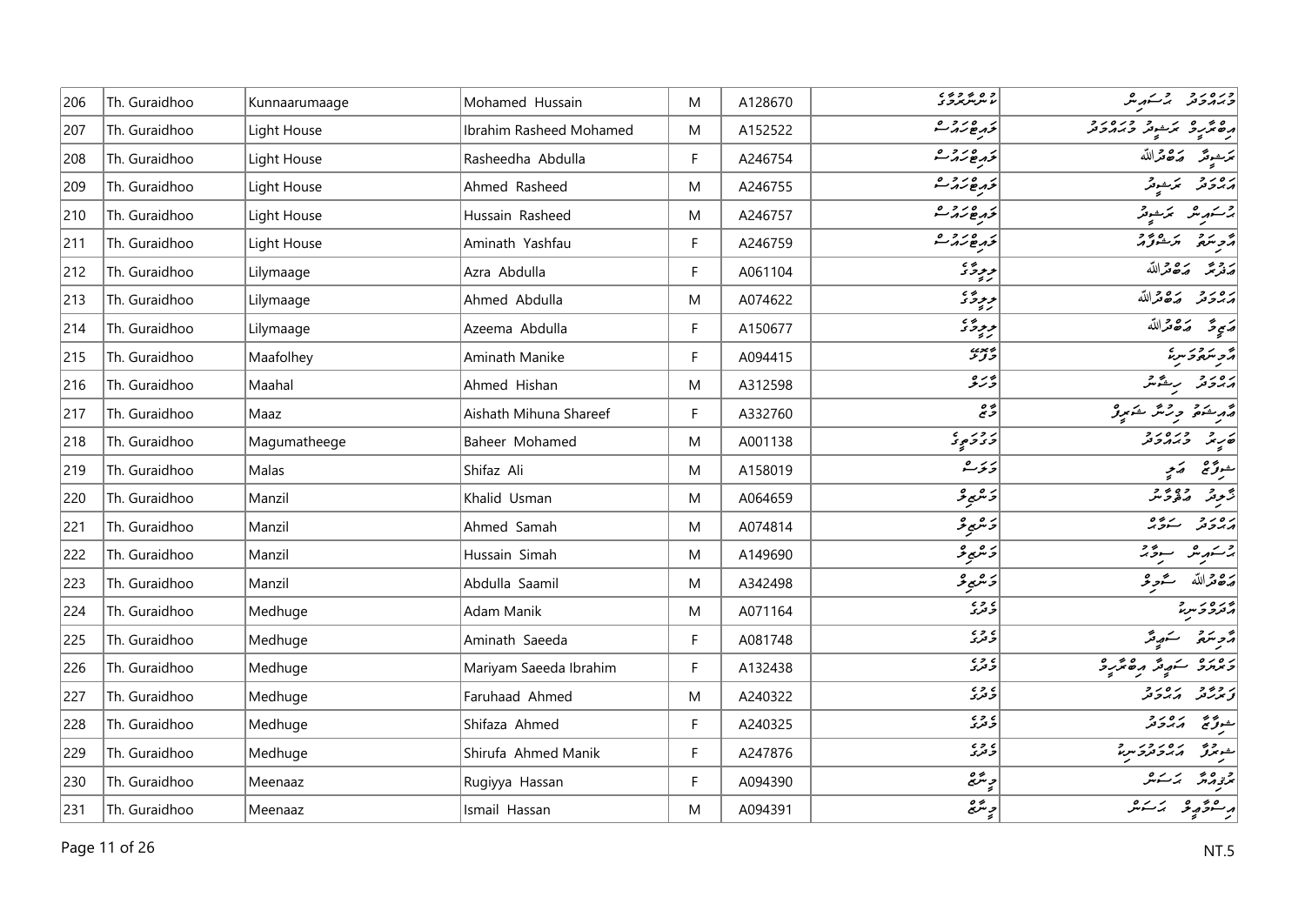| 232 | Th. Guraidhoo | Meenaaz        | Fathmath Nafaa        | F         | A370641 | جريثي                           | و ده شدّ                                           |
|-----|---------------|----------------|-----------------------|-----------|---------|---------------------------------|----------------------------------------------------|
| 233 | Th. Guraidhoo | Melan          | Sujau Adam Manik      | M         | A065144 | دىرە                            | - כמה מנהכתיות                                     |
| 234 | Th. Guraidhoo | Melan          | Mohamed Zidhaan       | M         | A250306 | ى ئەھ                           | ورەرو بېرگە                                        |
| 235 | Th. Guraidhoo | Mercury        | Rizma Thuththu        | F         | A094577 | اقحزميه                         | و ه و و<br>حوار حو<br> <br>  سرچ څ                 |
| 236 | Th. Guraidhoo | Mercury        | Zareena Thuththu      | F         | A246552 | اقحزميه                         |                                                    |
| 237 | Th. Guraidhoo | Mercury        | Fathmath Shaha        | F         | A248081 | ۇ ئەنىپە<br>ج                   | قرم و المستركز                                     |
| 238 | Th. Guraidhoo | Mirusge        | Mohamed Zain          | ${\sf M}$ | A247903 | ج بره ۲۵                        | בנסגב בתית                                         |
| 239 | Th. Guraidhoo | Miskihdhoshuge | Mohamed Irufan        | ${\sf M}$ | A246063 | د مشر ه بر د ،<br>بر سر ه مرمرد | ورەر د پروگر                                       |
| 240 | Th. Guraidhoo | Misraabu       | Hanan Mohamed Rasheed | ${\sf M}$ | A247251 | و شوپږ                          | ر و ۵ د ۶ د ۶ د د د د د                            |
| 241 | Th. Guraidhoo | Miyavaali      | Aishath Zeena         | F         | A093256 | جە ئەڭخ                         | قەرشىق يېتىر                                       |
| 242 | Th. Guraidhoo | Moodhumaa      | Mohamed Mahthoom      | M         | A240332 | دو و پر<br>تر تر تر             |                                                    |
| 243 | Th. Guraidhoo | Moonimage      | Abdulla Ali           | ${\sf M}$ | A032764 | دو<br>ترسرپری                   | برة والله كه و                                     |
| 244 | Th. Guraidhoo | Muiythoshige   | Aminath Manike        | F         | A040026 | و ه پو د پر<br>حرمومونړۍ        | أأوسكودس                                           |
| 245 | Th. Guraidhoo | Muringu        | Fareesha              | F         | A010225 | ۇ <sub>موس</sub> ر              | وَمَرِيثٌ                                          |
| 246 | Th. Guraidhoo | Muringu        | Ummiyya Dhon Manik    | F         | A093165 | ومرسر                           | כם כש מפגיע                                        |
| 247 | Th. Guraidhoo | Muthee         | Mohamed Ahmed         | M         | A245907 | وحمي                            | כנסגב גםגב<br><i>בג</i> בבי הגבינ                  |
| 248 | Th. Guraidhoo | Nafaa          | Nasira Hussain        | F         | A093279 | سَرَدٌ                          | لترسونتى المرشر شريبر                              |
| 249 | Th. Guraidhoo | Nafaa          | Asfa Ibrahim Manik    | F         | A156637 | سَرَدٌ                          | גם הסתלכת                                          |
| 250 | Th. Guraidhoo | Nafaa          | Ahmed Afsar           | M         | A246093 | سَرَوٌ                          | גפיב גף בב                                         |
| 251 | Th. Guraidhoo | Nafaa          | Mohamed Shafaz        | M         | A246104 | سَرَدٌ                          | وره رو درود<br><i>د ب</i> رد در شوق                |
| 252 | Th. Guraidhoo | Nan Villa      | Nazima Dawood         | F         | A037503 | يئرمرمو قر                      | پر دو و<br>تر <i>هر</i> تر<br>سَّنْجُوحَ           |
| 253 | Th. Guraidhoo | Nan Villa      | Nadhiya Dawood        | F         | A093034 | يرشرو بخر                       | مترمر پر<br>سر<br>پر دو و<br>تو <sub>م</sub> هر تو |
| 254 | Th. Guraidhoo | Nan Villa      | Kabulo                | F         | A093035 | ىئەبىرىدىگە<br>مەسرىرىدى        | $\frac{\varkappa}{\varkappa}$                      |
| 255 | Th. Guraidhoo | Nan Villa      | Hawwa Manike          | F         | A240073 | يئرمره پخه                      | رە ئەر بىرى <i>گ</i> ە                             |
| 256 | Th. Guraidhoo | Narugis Villa  | Mohamed Rasheed Ali   | M         | A000867 | ىئر <i>پرېمو سىمو</i> ئۇ        | ورور و ترجونز ارتو<br>وبرارونز الرجونز ارتو        |
| 257 | Th. Guraidhoo | Narugis Villa  | Ahmed Manik           | ${\sf M}$ | A073950 | انتر پژېر ڪ <sub>ھو</sub> مخر   | ر ہ ر د ر د<br>ג ژ ژ ترو سربا                      |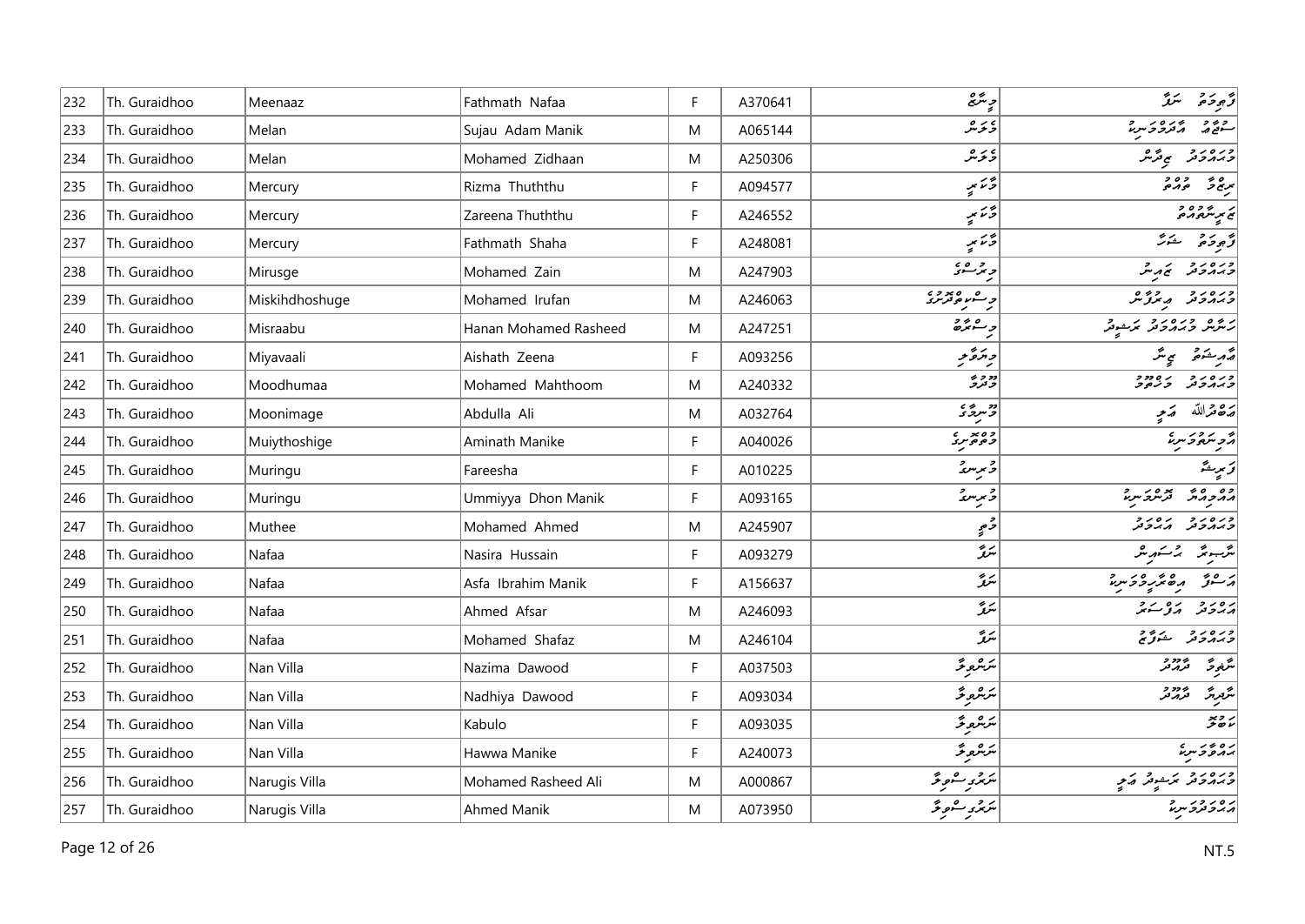| 258 | Th. Guraidhoo | Narugis Villa   | Fathimath Ismail        | F         | A093104 | يئر پر بر معظم قر                    | قرم في من المستقصر المحصور المحرم المحرم المنظمة المحرم المنظمة المحرم المنظمة المحرم المنظمة المحرم المنظمة ا |
|-----|---------------|-----------------|-------------------------|-----------|---------|--------------------------------------|----------------------------------------------------------------------------------------------------------------|
| 259 | Th. Guraidhoo | Narugis Villa   | Mohamed Nabeel          | ${\sf M}$ | A141205 | يئر پر را شو بحر                     | ورورو شهره                                                                                                     |
| 260 | Th. Guraidhoo | Narugis Villa   | Sofa Ahmed              | F         | A144680 | يَدَ پِرْ بِرِ سُوءِ قَرْ            | ستوق المرور و                                                                                                  |
| 261 | Th. Guraidhoo | Narugis Villa   | Ibrahim Nabeel          | M         | A160995 | ىئر <i>پرېم</i> رىشمو ئ <sup>ۇ</sup> | ەر ھەترىرى<br>ر<br>سكصفر                                                                                       |
| 262 | Th. Guraidhoo | Naseemeegulshan | Ahmed Naseem            | M         | A126007 | <br> سرسوپوڅوځينگر                   | <i>גەגב</i> ת <i>ُ</i> سِر <sup>و</sup>                                                                        |
| 263 | Th. Guraidhoo | Naseemeegulshan | Seereena Hassan Manik   | F         | A141658 |                                      | سورگر كەككەندە                                                                                                 |
| 264 | Th. Guraidhoo | Naseemeegulshan | Mariyam Sifleen         | F         | A247463 | ىكرىسوچە ئۇيىشكە<br>ئەسىر            | رەرە سوۋېپر                                                                                                    |
| 265 | Th. Guraidhoo | Naseemeegulshan | Mohamed Sofah           | M         | A247465 | ىكرىسوچە ئۇستەنگر<br>ئەس             | وره رو در در ده<br>تربر در در سوژبر                                                                            |
| 266 | Th. Guraidhoo | New Sun         | Moosa Manik             | ${\sf M}$ | A077161 | سرچر سکرمگر                          | در مشركة مريد<br>حراستهو كبير                                                                                  |
| 267 | Th. Guraidhoo | New Sun         | Hussain Naaif           | M         | A093216 | سرچر سکرمگر                          | برسكىرىش ئىگەنى                                                                                                |
| 268 | Th. Guraidhoo | New Sun         | Fazna Hassan            | F         | A093217 | سدچر سُنگر                           | زەش برىك                                                                                                       |
| 269 | Th. Guraidhoo | New Sun         | Aminath Haifa Hassan    | F         | A243557 | ابىرچە يەشر                          | ە ئەستە ئەرۇ ئەسەر                                                                                             |
| 270 | Th. Guraidhoo | New Sun         | Mohamed Razaan Ramzee   | ${\sf M}$ | A248015 | اسرچمند                              | وره رو روم ده                                                                                                  |
| 271 | Th. Guraidhoo | Nooreege        | Rizna Idrees            | F         | A091701 | دد<br>مترسمي <sup>ر</sup>            | برچ مثر   مرتزبر مص                                                                                            |
| 272 | Th. Guraidhoo | Nooreege        | Raashidha Idhris        | F         | A091702 | دو<br>مترسمي <sup>ى</sup>            | ېژىنونژ م <sub>و</sub> نژىپ <sup>ى</sup>                                                                       |
| 273 | Th. Guraidhoo | Nooreege        | Hassan Idhrees          | M         | A239747 | دد<br>مترسری                         | ىرىكىش مەقرىپەت                                                                                                |
| 274 | Th. Guraidhoo | Nooreege        | Hussain Idhrees         | M         | A239749 | دد<br>مترسمي <sup>ى</sup>            | ج سەر بىر بەر بىر بە                                                                                           |
| 275 | Th. Guraidhoo | Nooreege        | Lishan Shareef          | M         | A376698 | دد<br>مترسمي <sup>5</sup>            | ويشمش تقاروهم                                                                                                  |
| 276 | Th. Guraidhoo | Noovilaage      | Aminath Hassan          | F         | A093105 | دد<br>متر <sub>جو</sub> بخری         | أرمح سنكر المركبة المستحيد                                                                                     |
| 277 | Th. Guraidhoo | Noovilaage      | Mohamed Irshaam Abdulla | M         | A241851 | دد پر ،<br>سر <sub>گر</sub> بر ،     | وره رو و عرفو مەمراللە                                                                                         |
| 278 | Th. Guraidhoo | Noovilaage      | Ahmed Ismaah Abdulla    | ${\sf M}$ | A241853 | دد<br>سره څرن                        | ره رو مسور ره والله                                                                                            |
| 279 | Th. Guraidhoo | Noovilaage      | Ibrahim Irbaah Abdulla  | ${\sf M}$ | A241856 | دو پرې<br>سره څرنه                   | رە ئرىرى مەنھەر مەھىراللە                                                                                      |
| 280 | Th. Guraidhoo | Noovilaage      | Ismail Zaidhaan Abdulla | ${\sf M}$ | A344652 | مربوعه<br> سرعری                     | مر محرّ موسِّر مقدَّمة من من الله                                                                              |
| 281 | Th. Guraidhoo | Olhuveli        | Akrima Ali Manik        | F         | A141933 | لروء                                 | أرامرة أأراج وأدار                                                                                             |
| 282 | Th. Guraidhoo | Olhuveli        | Hussain Arushad         | M         | A246302 | پر د ،<br> پر نر عر م                | جر سکهر مگر از محر مشکور                                                                                       |
| 283 | Th. Guraidhoo | Olhuveli        | Aminath Animaa          | F         | A248072 | پروی<br> پرنزغرمبر                   | أأروسكم أأسرفه                                                                                                 |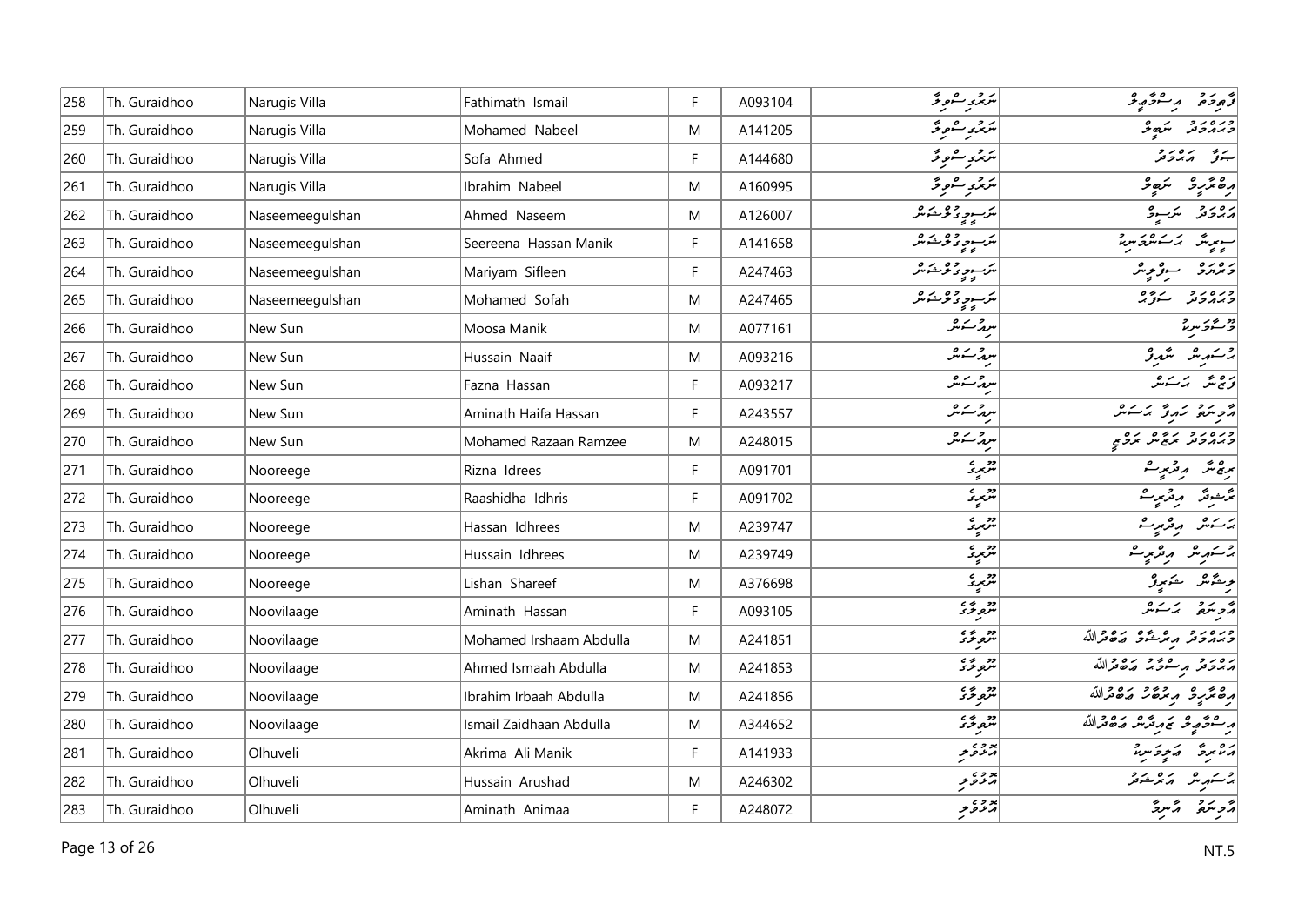| 284 | Th. Guraidhoo | Onuthoori         | Nahuma Ibrahim        | F         | A094561 | أبر دود                             | يرزۇ مەھمەرد                                                                                                                                                                                                                     |
|-----|---------------|-------------------|-----------------------|-----------|---------|-------------------------------------|----------------------------------------------------------------------------------------------------------------------------------------------------------------------------------------------------------------------------------|
| 285 | Th. Guraidhoo | Onuthoori         | Hussain Ahadh         | M         | A246349 | پر و دو.<br>در سرچ مر               | بر سکه شهر از مرکز می                                                                                                                                                                                                            |
| 286 | Th. Guraidhoo | Onuthoori         | Mariyam Warudha       | F         | A246352 | بد و دو.<br>در سره مړ               | ره ره د وي                                                                                                                                                                                                                       |
| 287 | Th. Guraidhoo | Orchid Maage      | Mariyam Nashaa Naseem | F         | A379776 |                                     | أتره مره مرسيح مرسوفة                                                                                                                                                                                                            |
| 288 | Th. Guraidhoo | Orchid Villa      | Mohamed Haleem        | M         | A080401 | ەر بە ئوقر                          | ورەرو بەرو                                                                                                                                                                                                                       |
| 289 | Th. Guraidhoo | Orchid Villa      | Shaheema Abdul Wahhab | F         | A081096 | ەر بە ئوقر                          | شرر ووره ده<br>شررد وه تروو دره                                                                                                                                                                                                  |
| 290 | Th. Guraidhoo | Orchid Villa      | Ali Shaheem           | ${\sf M}$ | A120639 | ەر بە ئورگە<br>م                    | ړې خ <i>و</i> رو                                                                                                                                                                                                                 |
| 291 | Th. Guraidhoo | Orchidmaa         | Imran Hussain Manik   | ${\sf M}$ | A076503 | لأمروخ                              | ו פיצייר באו יותר ויותר                                                                                                                                                                                                          |
| 292 | Th. Guraidhoo | Orchidmaa         | Aishath Manike        | F         | A093046 | 5.200                               | ۇ مەشقۇ ئەسرىي<br>مەسسىۋە ئەسرىيا                                                                                                                                                                                                |
| 293 | Th. Guraidhoo | Orchidmaa         | Mohamed Inaz          | ${\sf M}$ | A147569 | 5.200                               | בנסגב גיב                                                                                                                                                                                                                        |
| 294 | Th. Guraidhoo | Orchidmaa         | Aminath Shiyama       | F         | A240767 | 5.200                               | أأروبتهم بشوائر                                                                                                                                                                                                                  |
| 295 | Th. Guraidhoo | Park Place        | Aishath Manike        | F         | A094595 | ږه ه پړې ه<br>بر پېړنو ک            | ا په مه شوې ته د پارتونکو لريندا په کال کې د لريندا په کال کې د کال کې د کال کې د کال کې د کالو کړه کالو کړه ک<br>مرکز کالو کالو کړه کولو کړه کړه کولو کړه کړه کولو کړه کو بالو کړه کو کالو کړه کوچکو کو کالو کړه کوچکو کالو کړه |
| 296 | Th. Guraidhoo | Park Place        | Hassan Manik          | M         | A094972 | پ <sup>ر ہ</sup> دی ہے<br>بر بر بڑے | ىر سەھەر س <i>ەر</i>                                                                                                                                                                                                             |
| 297 | Th. Guraidhoo | <b>Pink Dream</b> | Fazeel Abdul Latheef  | M         | A240059 | ار مرړ ؟ بر د<br>سر                 | <i>בُ</i> כְּפְ <sup>ּבַ</sup> בְּפְנְבְבְּ                                                                                                                                                                                      |
| 298 | Th. Guraidhoo | Raage             | Yoosuf Shareef        | M         | A009936 | پر<br>بوی                           | پور ده شورو<br>  پوستون شونتونو                                                                                                                                                                                                  |
| 299 | Th. Guraidhoo | Raage             | Usman Aboobakur       | M         | A079425 | یں<br>بوری                          | 22/32/ 0202                                                                                                                                                                                                                      |
| 300 | Th. Guraidhoo | Raage             | Mohamed Aboobakuru    | M         | A091688 | یں<br>بوری                          | כנסנכ נמנכב<br>כגובת ומסטית                                                                                                                                                                                                      |
| 301 | Th. Guraidhoo | Raage             | Ahmed Mohamed         | M         | A155453 | پر<br>برگ                           | נפנד בנסנד<br>גנבת בגבבת                                                                                                                                                                                                         |
| 302 | Th. Guraidhoo | Raage             | Ali Aboobakuru        | M         | A239705 | یچ م<br>بخری                        |                                                                                                                                                                                                                                  |
| 303 | Th. Guraidhoo | Raage             | Ahmed Usman           | M         | A239707 | یچ م<br>بخری                        | גפגב בפיים.<br>הגבע הבבית                                                                                                                                                                                                        |
| 304 | Th. Guraidhoo | Raage             | Aminath Leesha        | F         | A239709 | یچ م<br>بخری                        | أزويتهم ويش                                                                                                                                                                                                                      |
| 305 | Th. Guraidhoo | Raage             | Ibrahim Ahusan        | M         | A239715 | چ <sup>ج</sup><br>بتری              |                                                                                                                                                                                                                                  |
| 306 | Th. Guraidhoo | Raage             | Raaidh Mohamed        | M         | A239719 | چ م<br>بخری                         | أتمرير وره دو                                                                                                                                                                                                                    |
| 307 | Th. Guraidhoo | Raastha           | Abdulla Zuhair        | M         | A114379 | پر ٥ پر<br>مرسوم                    | صكالله<br>چ ئەمە يىتى<br>ئ                                                                                                                                                                                                       |
| 308 | Th. Guraidhoo | Raastha           | Ismail Wajeeh         | M         | A154799 | پر مەي<br>مرسىم                     | بر شۇ ئۇ ئىسى ئىلىمىتى ئى                                                                                                                                                                                                        |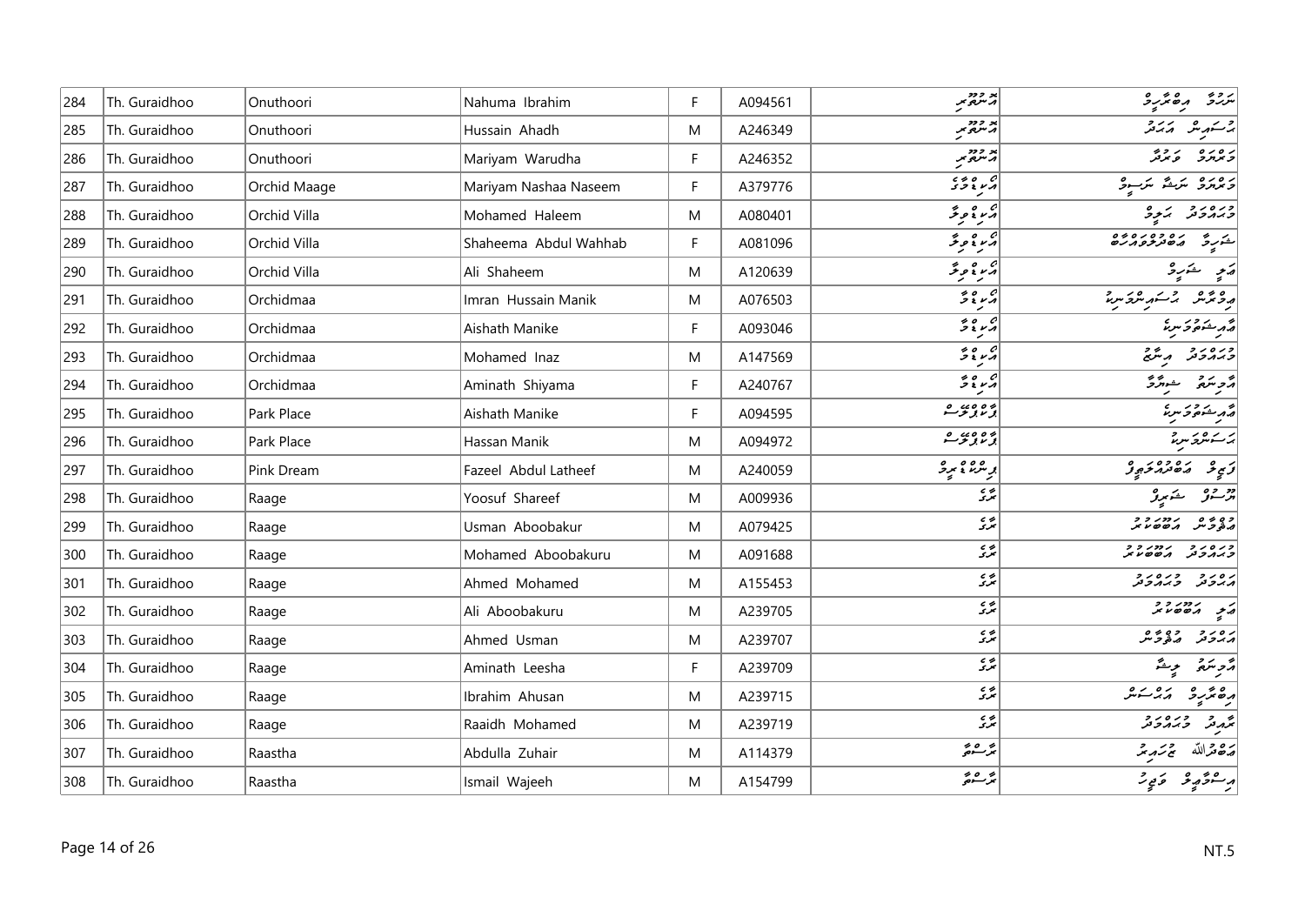| 309 | Th. Guraidhoo | Rabeeuge    | Mohamed Matheen Abdul<br>Gayoom | M  | A241182 | ترەم                            | כגם גב בנים גם כסגם בבם<br>במהכת כם ית הסתיבבה תכ |
|-----|---------------|-------------|---------------------------------|----|---------|---------------------------------|---------------------------------------------------|
| 310 | Th. Guraidhoo | Rabeeuge    | Ahmed Maazin                    | M  | A247915 | ر<br>مرحود د                    | ړه د و ځم ش                                       |
| 311 | Th. Guraidhoo | Rahadhoo    | Nasheeda Easa Manik             | F  | A094407 | ر ر دو<br>بور تو                | للرسوش والشركان                                   |
| 312 | Th. Guraidhoo | Rahadhoo    | Fathmath Rifa                   | F  | A241114 | بر ر وو<br>بور تعر              | و څو څخه د<br>ىرتم                                |
| 313 | Th. Guraidhoo | Rahadhoo    | Aishath Raeefa                  | F  | A241119 | ر ر دو<br>بور تو                | پ <sup>و</sup> مرشومی<br>مرم<br>ىمەرق             |
| 314 | Th. Guraidhoo | Rahadhoo    | Mariyam Raafia                  | F  | A241130 | ر ر دو<br>بور تو                | ر ه بر ه<br>بترور                                 |
| 315 | Th. Guraidhoo | Rahadhoo    | Mohamed Nishal                  | M  | A248076 | ر ر دو<br>بور تو                | و ره ر د<br><i>و پر</i> پر تر<br>سرشەتى           |
| 316 | Th. Guraidhoo | Ranfaru     | Ahmed Ibrahim                   | M  | A157380 | ىر مەرىجە                       | גפני גם בניב                                      |
| 317 | Th. Guraidhoo | Rankokaage  | Ali Ibrahim Didi                | M  | A037746 | ر ەيرى ،<br>برس ما <sub>ك</sub> | ړَ په ره پر دوبربر                                |
| 318 | Th. Guraidhoo | Rihithari   | Sajna Ibrahim                   | F. | A091681 | ىررىمىر<br>ئرىر                 | برە ئۆرۈ<br>ئەق ئىر                               |
| 319 | Th. Guraidhoo | Rihithari   | Hidhaayath Ibrahim              | F. | A239629 | مور پر<br>ر                     | ە ھەترىرى<br>برھ ترىرى<br>  روگرمر و              |
| 320 | Th. Guraidhoo | Rihithari   | Ahmed Sabig                     | M  | A239638 | ىررىمىر<br>برىر                 | ر ەر د<br>م.روتر<br>سەھ تى                        |
| 321 | Th. Guraidhoo | Rihithari   | Maruyam Amaana                  | F  | A325225 | ىررىمىر<br>مرىر                 | ر پوځ<br>ر ه ر ه<br><del>د</del> بربرو            |
| 322 | Th. Guraidhoo | Riveli      | Nimla Abdul Jaleel              | F  | A124124 | برۂعر                           | ړه وه ريځ پرتو<br>ابىر <sub>ۇ ئۆ</sub>            |
| 323 | Th. Guraidhoo | Riveli      | Ahmed Junaid                    | M  | A247221 | برة مر                          | أرور و و در و                                     |
| 324 | Th. Guraidhoo | Riveli      | Jinah Abdul Jaleel              | M  | A247222 | برۂ م                           | بے س <i>رگ مقام دھونے پ</i> ولو                   |
| 325 | Th. Guraidhoo | Roalhi      | Aishath Niha Nafiz              | F  | A248010 | ە<br>ئىرىپە                     | أقهر منتفرة المرشر التنكريني                      |
| 326 | Th. Guraidhoo | Roashaneege | Aminath Suma Shareef            | F  | A247994 | لترينه مبرمج                    | أأترج مترقم التفاوير ومستور                       |
| 327 | Th. Guraidhoo | Rose marry  | Ahmed Shifaz                    | M  | A160215 | ە ە ە »<br>ئىرىنى خەمىر         | رەر دۇر.<br>مەدىر شو <i>ۋى</i>                    |
| 328 | Th. Guraidhoo | Rose Villa  | Ahmed Ibrahim                   | M  | A088072 | ە ەھ<br>ئىرىنى ھەمىر            | גפנג תפתוב                                        |
| 329 | Th. Guraidhoo | Rose Villa  | Ali Maniku                      | M  | A093228 | ترجوقر                          | ړ بر په سره<br>په سره                             |
| 330 | Th. Guraidhoo | Rose Villa  | Aroosha Ali                     | F  | A094384 | جرج وقر                         | ردوية كمبي                                        |
| 331 | Th. Guraidhoo | Rose Villa  | Mariyam Anan Ali                | F  | A248017 | ترجوقر                          | גם גם ג'וליס ה'ת                                  |
| 332 | Th. Guraidhoo | Samaa       | Nashreen Ibrahim                | M  | A099757 | سەۋ                             | ىكەشمېرىك مەھەردى                                 |
| 333 | Th. Guraidhoo | Shaan       | Fathmath Ali                    | F  | A082017 | ىشەھر                           | وٌجوحَ حَ يَ                                      |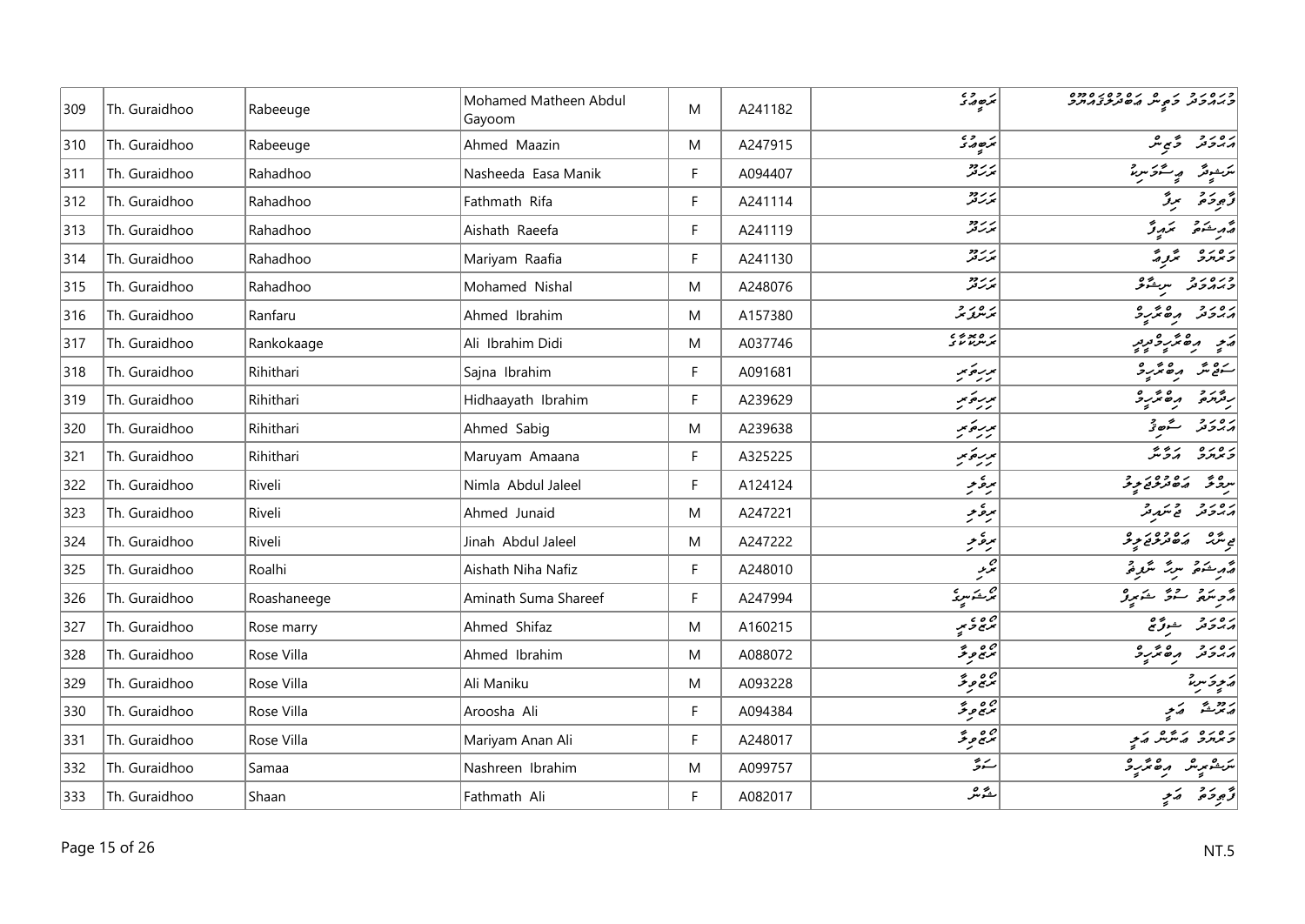| 334 | Th. Guraidhoo | Shadow               | Mohamed Sharif        | M         | A377776 | $\frac{\partial c}{\partial x^2}$ | ورەرو ئەرۇ                                                                                                                                                             |
|-----|---------------|----------------------|-----------------------|-----------|---------|-----------------------------------|------------------------------------------------------------------------------------------------------------------------------------------------------------------------|
| 335 | Th. Guraidhoo | Sindhu               | Aishath Siwa          | F         | A242987 | سومترفر                           | $rac{2}{\sqrt{2}}$                                                                                                                                                     |
| 336 | Th. Guraidhoo | Snow White           | Khadeeja Manike       | F         | A091691 | $rac{1}{2}$                       | زَ مَرِيحٌ تَرْ سِرْءً                                                                                                                                                 |
| 337 | Th. Guraidhoo | Snow White           | Aminath Azma          | F         | A132468 |                                   | أأرمره<br>بر 0 پر<br>در پر پ                                                                                                                                           |
| 338 | Th. Guraidhoo | Snow White           | Azmeela Dhon Manik    | F         | A159002 | ے شعر ہو ہے                       | كالمتحاج ومحافظ المحمد المراريح والمحرج والمحاجر والمحتاج والمحمدة والمحمدة والمحمدة المحمدة والمحمدة والمحمدة                                                         |
| 339 | Th. Guraidhoo | Snow White           | Hussain Rasheed       | M         | A239725 |                                   | جر سکه ملک مرکب دیگر<br>مرکب مرکب مرکب دیگر                                                                                                                            |
| 340 | Th. Guraidhoo | Snow White           | Fathmath Ishaama      | F         | A239726 | $rac{1}{2}$                       | وٌمودَهِ رِحْدَةٌ                                                                                                                                                      |
| 341 | Th. Guraidhoo | Sony                 | Nahidha Hussain Didi  | F         | A146820 | متنمبر                            | شرىر ئەسەر شەرىر<br>سىرىر ئىسەر                                                                                                                                        |
| 342 | Th. Guraidhoo | Sony                 | Niuma Hussain Didi    | F         | A158296 | تخمير                             | سرچون ديگر ماه مرد ديد.<br>سرچاق ديگر ماه مرد ديد.<br>گروه چاق سرچاق                                                                                                   |
| 343 | Th. Guraidhoo | Sony                 | Fathimath Nadhaa      | F         | A242733 | متنمسير                           |                                                                                                                                                                        |
| 344 | Th. Guraidhoo | Sosun villa          | Ibrahim Didi          | M         | A091709 | <u>ش ئەشرو ئە</u>                 | ر ه پژر د در در<br>ر ه پژر د در در                                                                                                                                     |
| 345 | Th. Guraidhoo | Sosun villa          | Haleema Ibrahim       | F         | A091710 | <u>مەسە ئىرو ئ</u>                | بزود رەپرىر                                                                                                                                                            |
| 346 | Th. Guraidhoo | Sosun villa          | Mohamed Nihan         | ${\sf M}$ | A239800 | <u>شر سەھرىم</u> ۇ                | ورەرو س <i>رقى</i> ر                                                                                                                                                   |
| 347 | Th. Guraidhoo | Sun Place            | Mohamed Hussain Manik | M         | A123858 | يە دەپ ھ                          | כנסנים הבית לביתים                                                                                                                                                     |
| 348 | Th. Guraidhoo | Themaa               | Ahmed Rashaad         | M         | A068570 | ے بچ<br>حوال                      | رەر پەشەر                                                                                                                                                              |
| 349 | Th. Guraidhoo | Themaa               | Fathmath Hooma        | F         | A077754 | ې بح                              | توجوجو المجمع                                                                                                                                                          |
| 350 | Th. Guraidhoo | Themaa               | Mariyam Hooma         | F         | A093182 | ج ج<br>حوتر                       | ג ם גם - דביבי<br>בי <i>ינניי</i> פיה - גיב                                                                                                                            |
| 351 | Th. Guraidhoo | Themaa               | Mohamed Hood Yasir    | M         | A247996 | ې بح                              | כנסגב בכבי ה<br>כממכת מת ית יית                                                                                                                                        |
| 352 | Th. Guraidhoo | Themaa               | Ahmed Yooshau Yasir   | M         | A370639 | ج حج<br>حو                        | גם גד כב גד ה.<br>גגבע, תייים האיירות                                                                                                                                  |
| 353 | Th. Guraidhoo | Theveli              | Ibrahim Lamyaan       | M         | A247871 | ء ۽ مر                            | موه و دو ده و                                                                                                                                                          |
| 354 | Th. Guraidhoo | Thibroazge           | Hassan Manik          | M         | A010807 | وه وه و و و<br>موه تریخ د         | يركتان كالمرارج                                                                                                                                                        |
| 355 | Th. Guraidhoo | Thibroazge           | Aminath Azuhaa        | F         | A244961 | 50000                             | أزويتم أروم                                                                                                                                                            |
| 356 | Th. Guraidhoo | Thibroazge           | Mohamed Thorif        | M         | A244969 | ه ۵ ۵ ۵ م<br>موه مربح د           | ورەرو پەر                                                                                                                                                              |
| 357 | Th. Guraidhoo | <b>Three Friends</b> | Nazim Ali             | M         | A047998 | <i>ھېرو تر</i> مېن <sup>0</sup>   | $\frac{1}{2}$<br>$\frac{1}{2}$<br>$\frac{1}{2}$<br>$\frac{1}{2}$<br>$\frac{1}{2}$<br>$\frac{1}{2}$<br>$\frac{1}{2}$<br>$\frac{1}{2}$<br>$\frac{1}{2}$<br>$\frac{1}{2}$ |
| 358 | Th. Guraidhoo | <b>Three Friends</b> | Moosa Manik           | M         | A066918 | ە بېرىرىدى ھ                      |                                                                                                                                                                        |
| 359 | Th. Guraidhoo | <b>Three Friends</b> | Fathimath Saushan     | F         | A247937 | ە بېرىرىدى مە                     | و دو سکره شکر                                                                                                                                                          |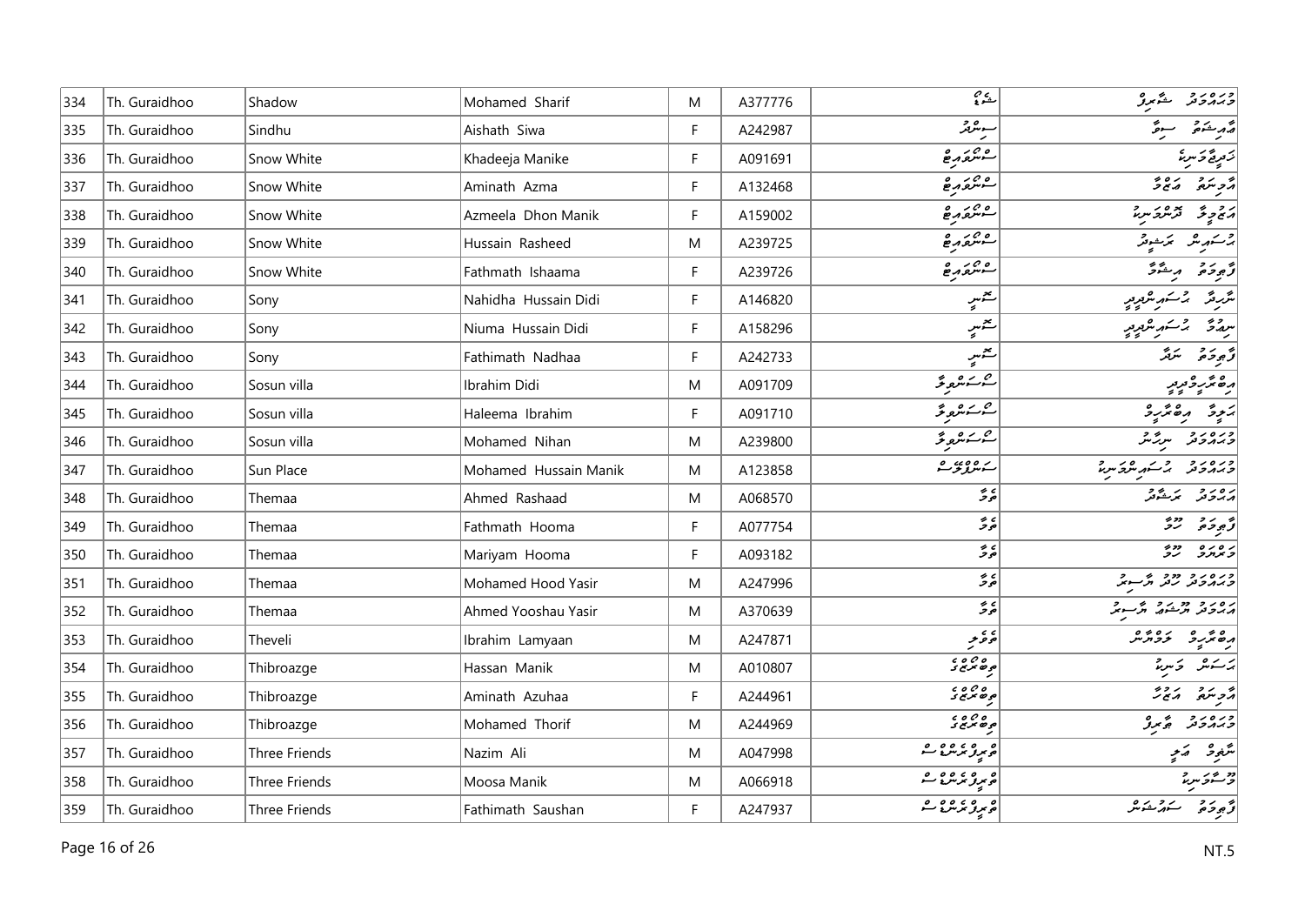| 360 | Th. Guraidhoo | <b>Three Friends</b> | Ismail Aman             | M         | A369327 | <i>ه بېرو تر</i> مبر ع                     | بر شۇم ئەر ئەر                                                                                                                                                                                                                                                                                                                          |
|-----|---------------|----------------------|-------------------------|-----------|---------|--------------------------------------------|-----------------------------------------------------------------------------------------------------------------------------------------------------------------------------------------------------------------------------------------------------------------------------------------------------------------------------------------|
| 361 | Th. Guraidhoo | Udhares              | Mohamed Shareef         | ${\sf M}$ | A119884 | د ر ،<br>مرتد بر <u>م</u>                  | ورەرو شەرو                                                                                                                                                                                                                                                                                                                              |
| 362 | Th. Guraidhoo | Ummeedhu             | Mariyam Khaleela        | F         | A093059 | ده د د<br>  د د د د                        | دەرە ئېۋ                                                                                                                                                                                                                                                                                                                                |
| 363 | Th. Guraidhoo | Ummeedhu             | Ali Shahil              | M         | A240712 | وه چوند<br>مرمز چر                         | ړې ځه د کل                                                                                                                                                                                                                                                                                                                              |
| 364 | Th. Guraidhoo | Uraha                | Seema Mohamed           | F         | A038017 | برىرىر                                     | سوځ وره د و                                                                                                                                                                                                                                                                                                                             |
| 365 | Th. Guraidhoo | Uraha                | Faruhath Hussain        | M         | A101212 | پرترر                                      | وبرود وحسكها الكرامل                                                                                                                                                                                                                                                                                                                    |
| 366 | Th. Guraidhoo | Uraha                | Abdulla Yaameen         | ${\sf M}$ | A132437 | پرسر                                       | أرة قرالله مرتحي مر                                                                                                                                                                                                                                                                                                                     |
| 367 | Th. Guraidhoo | Uraha                | Fathmath Haifa          | F         | A158486 | ەرىر                                       | ومجودة كهرو                                                                                                                                                                                                                                                                                                                             |
| 368 | Th. Guraidhoo | Uraha                | Aminath Maeesha Hussain | F         | A248089 | برىرىر                                     | أوبتم وكالمش والمرامل                                                                                                                                                                                                                                                                                                                   |
| 369 | Th. Guraidhoo | Uthuruge             | Mohamed Musthafa        | M         | A070331 | د د د د<br>مرح برد                         | 1000 - 1000<br>7900 - 1000                                                                                                                                                                                                                                                                                                              |
| 370 | Th. Guraidhoo | Vaagali              | Rameez Ali              | M         | A067399 | قۇئەمىر                                    | برَدِجْ الْمَاسِي                                                                                                                                                                                                                                                                                                                       |
| 371 | Th. Guraidhoo | Vaagali              | Mohamed Sameer          | M         | A094547 | ړ بر<br>خ تر مر                            | ورەرو سەچە                                                                                                                                                                                                                                                                                                                              |
| 372 | Th. Guraidhoo | Vaarey Villa         | Mohamed Haleem Ismail   | M         | A074539 | و بر<br>  قر تر <i>و</i> قر                | ورەرو גۇۋ بەجۇرگ                                                                                                                                                                                                                                                                                                                        |
| 373 | Th. Guraidhoo | Vaarey Villa         | Shahidha Mohamed        | F         | A242617 | ە يە<br>قەتىر <sub>ى ق</sub> ر             | شرقر ورورو                                                                                                                                                                                                                                                                                                                              |
| 374 | Th. Guraidhoo | Vaarey Villa         | Aishath Maaya           | F         | A247962 | ۇ يىمبرۇ ئى                                | أوار المستمر والمرا                                                                                                                                                                                                                                                                                                                     |
| 375 | Th. Guraidhoo | Vaijeheyge           | Siuth Hassan            | M         | A068458 | ر<br>  تحریح رئ                            | سهدهى برسكه                                                                                                                                                                                                                                                                                                                             |
| 376 | Th. Guraidhoo | Vaijeheyge           | Saeed Hassan            | M         | A069810 | ر<br>  تو مربع رئ                          | سەرپەتر - ئەسەنلەر                                                                                                                                                                                                                                                                                                                      |
| 377 | Th. Guraidhoo | Vaijeheyge           | Asma Hassan             | F         | A243795 | ر<br>تو در ج ر د                           | ى ئەشى ئەسكەنلەر                                                                                                                                                                                                                                                                                                                        |
| 378 | Th. Guraidhoo | Vaimatheege          | Ali Sulaiman            | M         | A128788 | ر<br>قەر خ <sup>ە</sup> ر ئ                | ړې د عرکار شر                                                                                                                                                                                                                                                                                                                           |
| 379 | Th. Guraidhoo | Vaimatheege          | Abdulla Mahatheeru      | M         | A146939 | <br>  عدمر حرمو ح                          | مَصْعَدَاللّهُ حَرَّجِيمَهُ                                                                                                                                                                                                                                                                                                             |
| 380 | Th. Guraidhoo | Vaimatheege          | Aishath Shiran          | F         | A146940 | ر<br>قەر قەمى                              | ۇرىشكى ئىرىكىر                                                                                                                                                                                                                                                                                                                          |
| 381 | Th. Guraidhoo | Vaimatheege          | Mohamed Mushfig         | ${\sf M}$ | A248051 | ر<br>قەر قەمى                              | ورەر د دەرە                                                                                                                                                                                                                                                                                                                             |
| 382 | Th. Guraidhoo | Vainujeheyge         | Ahmed Sarumeez          | ${\sf M}$ | A093252 | ر په دېږي د<br><i>و</i> کړ مربع کري        | رەرو سەروپى                                                                                                                                                                                                                                                                                                                             |
| 383 | Th. Guraidhoo | Vainujeheyge         | Ali Rasheed             | ${\sf M}$ | A093253 | <br>  تۇم سرقى س <sup>ى</sup> 2            | أركمني المخرجين                                                                                                                                                                                                                                                                                                                         |
| 384 | Th. Guraidhoo | Vainujeheyge         | Ismail Rasheed          | M         | A105193 | <br>  تۇمرىترىغ ئىرى                       | رەقتۇر ئىر                                                                                                                                                                                                                                                                                                                              |
| 385 | Th. Guraidhoo | Vainujeheyge         | Ibrahim Ushaam          | ${\sf M}$ | A248026 | پر جو ۽ پر ۽<br>  پر مربع سر <sub>پر</sub> | $\overline{\begin{array}{ccc} 0 & 0 & 0 & 0 \\ 0 & 0 & 0 & 0 \\ 0 & 0 & 0 & 0 \\ 0 & 0 & 0 & 0 \\ 0 & 0 & 0 & 0 \\ 0 & 0 & 0 & 0 \\ 0 & 0 & 0 & 0 \\ 0 & 0 & 0 & 0 \\ 0 & 0 & 0 & 0 \\ 0 & 0 & 0 & 0 \\ 0 & 0 & 0 & 0 \\ 0 & 0 & 0 & 0 \\ 0 & 0 & 0 & 0 \\ 0 & 0 & 0 & 0 \\ 0 & 0 & 0 & 0 \\ 0 & 0 & 0 & 0 \\ 0 & 0 & 0 & 0 \\ 0 & 0 &$ |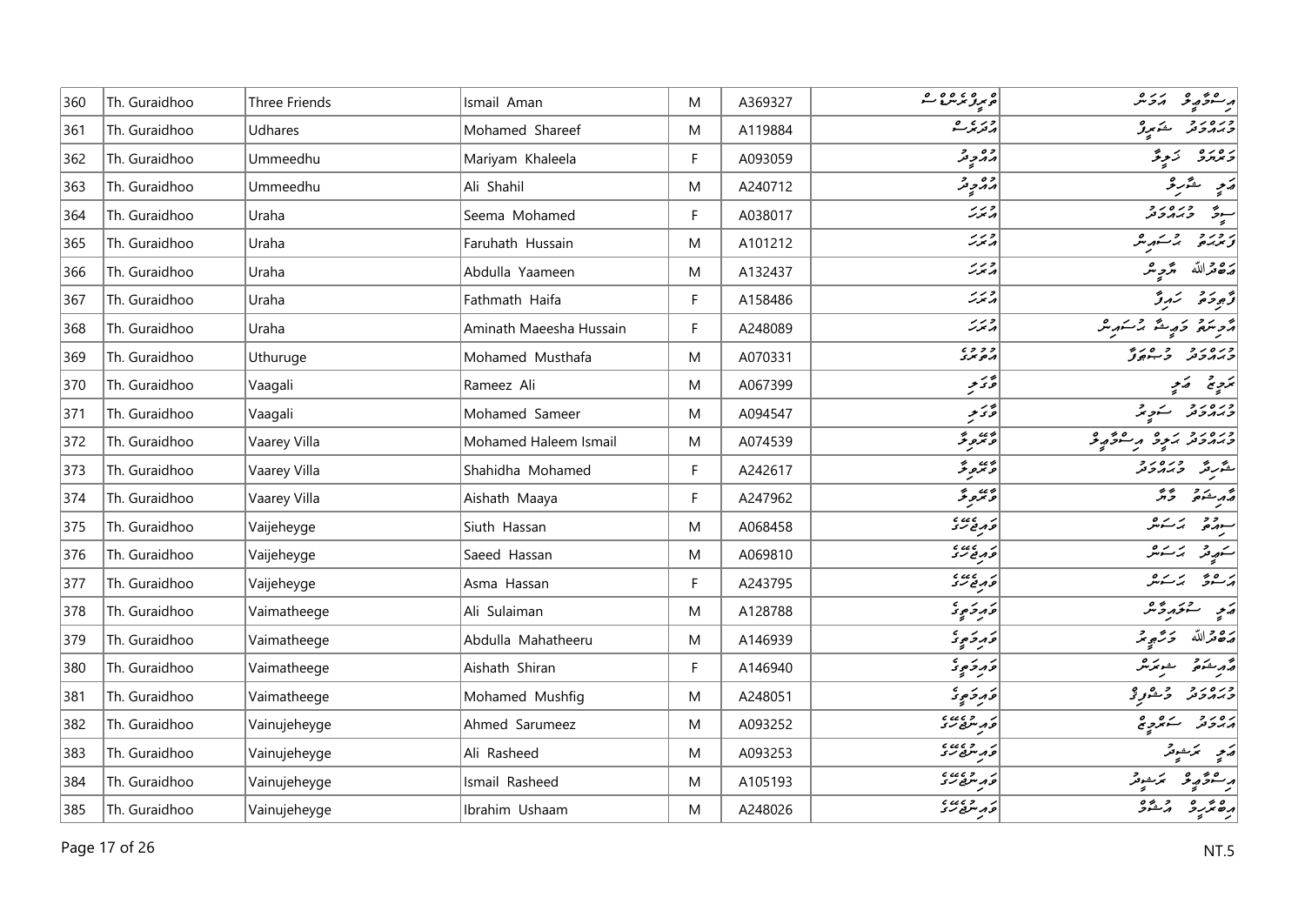| 386 | Th. Guraidhoo | Valencia        | Fathimth Saiha            | F         | A347306 | ء ئ <sub>و</sub> مبر<br> و ئومبر شور | و دو سکه شهر                                        |
|-----|---------------|-----------------|---------------------------|-----------|---------|--------------------------------------|-----------------------------------------------------|
| 387 | Th. Guraidhoo | Valuge          | Ahmed Rasheed             | M         | A064014 | ر و ،<br>و <del>و</del> و            | أرەر ئەستىر                                         |
| 388 | Th. Guraidhoo | Valuge          | Hawwa Manike              | F         | A101879 | ر و ،<br>حرمی                        | برە ئەربى                                           |
| 389 | Th. Guraidhoo | Valuge          | Shafeeq Ismail            | M         | A119756 | ر و ،<br>حرمز                        | ەرسىۋەپىۋ<br>ڪوري<br>ڪوري                           |
| 390 | Th. Guraidhoo | Valuge          | Fathimath Shirna          | F         | A239825 | ر و ،                                | ۇي <sub>ر</sub> وڭ <sub>ۇ</sub> سىرىگە              |
| 391 | Th. Guraidhoo | Valuge          | Mohamed Nabeel            | M         | A239831 | ر و ،<br>حرم د                       | ورەر دېھۇ                                           |
| 392 | Th. Guraidhoo | Valuge          | Ahmed Shanim              | ${\sf M}$ | A239833 | ر و ،<br>د تر                        | رەرد شەر                                            |
| 393 | Th. Guraidhoo | Vehi            | Hawwa Dhon Manik          | F         | A068700 | ء<br>حرسہ                            | رەپ پرەر ر                                          |
| 394 | Th. Guraidhoo | Vehi            | Fathimath Shafa           | F         | A091693 | $\overline{\phantom{a}}$             | قَ جو حريجة الشوقر                                  |
| 395 | Th. Guraidhoo | Vehi            | Silma Abdul Wahidh        | F         | A091720 | $\frac{1}{2}$                        | اسوقوقته<br>ر ه و ه و و<br>پره تروه بر تر           |
| 396 | Th. Guraidhoo | Vehi            | Siyadha Abdul Wahid       | F         | A091721 | ء<br>حرسہ                            | ر ه و ه و بر و<br>پره ترمر <i>و ب</i> ر تر<br>سەدگە |
| 397 | Th. Guraidhoo | Vehi            | Aminath Shifa             | F         | A240050 | عرب                                  | ۇ ئەسىرە<br>م<br>شەرگ                               |
| 398 | Th. Guraidhoo | Vehi            | Abdulla Hafiz             | M         | A333448 | ے بر<br>عرب                          | ەھىراللە<br>ر و د س                                 |
| 399 | Th. Guraidhoo | Veshi           | Ahmed Shiyan              | ${\sf M}$ | A244106 | ء<br>حرمر                            | رەرد ھەر                                            |
| 400 | Th. Guraidhoo | Villa           | Ahmed Aboobakuru          | ${\sf M}$ | A045057 | عريم                                 | נפני נמניין                                         |
| 401 | Th. Guraidhoo | Vinagadu        | Hamida Kuda Manik         | F         | A094580 | ىر بەر د                             | أيحرقه المؤكر سرد                                   |
| 402 | Th. Guraidhoo | Vinagadu        | Hamdha Kuda Manik Abdulla | F         | A246569 | ىر بەر د                             | رەپر دېرىر مەھمەللە                                 |
| 403 | Th. Guraidhoo | Vinavi          | Adam Manik                | M         | A240721 | ويترو                                | ב קם קיתו<br>הבקב ב ייקו                            |
| 404 | Th. Guraidhoo | Vinavi          | Aishath Irusha            | F         | A240747 | حريترجر                              |                                                     |
| 405 | Th. Guraidhoo | Vinus Villa     | Ali Moosa                 | M         | A037967 | وٍ يَرَتْ وِ ثَرَ                    | $\frac{27}{25}$ $\frac{1}{2}$                       |
| 406 | Th. Guraidhoo | Vinus Villa     | Aishath Samaha Ali        | F         | A242566 | وٍ يَرَبْ وِ وَّ                     |                                                     |
| 407 | Th. Guraidhoo | Yaagoothu Villa | Aishath Lahufa            | F         | A393767 | پردو د<br>مر <sub>ک حو</sub> موگ     | أمام المحدود                                        |
| 408 | Th. Guraidhoo | Yaagoothuge     | Mohamed Haneef            | ${\sf M}$ | A065774 | پر دو د تا<br>پور د حو پ             | ورەرو ئەرو                                          |
| 409 | Th. Guraidhoo | Yaagoothuge     | Naila Aboobakuru          | F         | A122490 | ږ د د د ع<br>پر <sub>ک</sub> ه می ی  | 52727                                               |
| 410 | Th. Guraidhoo | Zamaan          | Aishath Nazla             | F         | A146220 | ىر ئەھ                               | ۇرىشكە ئىرەم                                        |
| 411 | Th. Guraidhoo | Zamaan          | Hawwa Shazla Fuaad        | F         | A245991 | ىر ئ <sup>ە</sup> شە                 | رەپ رەپ دەر<br>بەرى خىي ئى ۋەتر                     |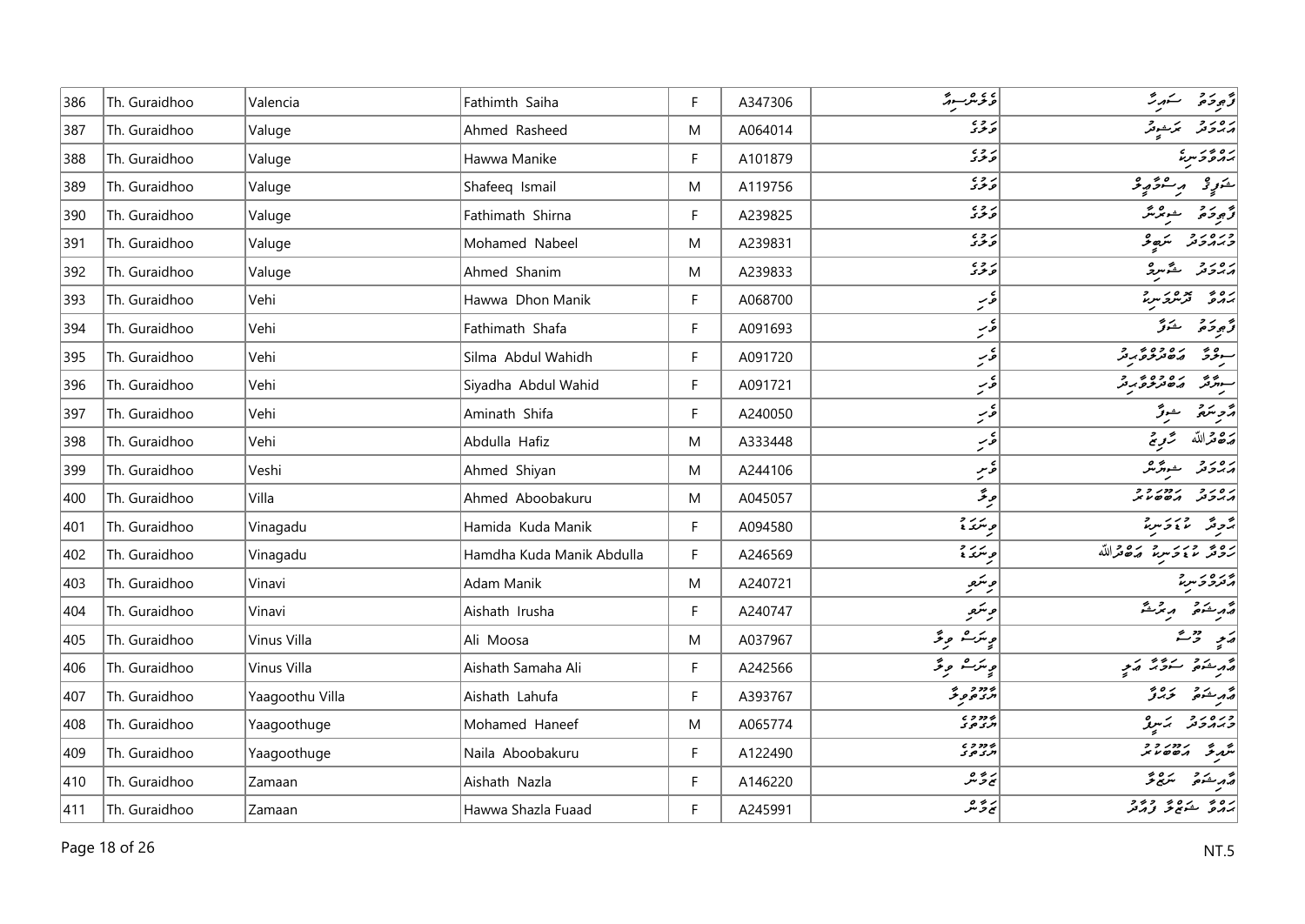| 412 | Th. Guraidhoo | ∠amaan | lAbdulla Shaffan      | M | A329226 | ئے پڑ شر    | ىش <i>ەر ۋى</i> ر<br>  پر ھ قرالله                         |
|-----|---------------|--------|-----------------------|---|---------|-------------|------------------------------------------------------------|
| 413 | Th. Guraidhoo | Zamaan | Mohamed Nasif         | M | A354270 | ئے پحە يىگە | و ره ر د<br>د بر د تر<br>ىترىبەد                           |
| 414 | Th. Guraidhoo | ∠ameen | Haneefa Abdul Rasheed |   | A093076 | سے جا سر    | پرسوتر<br>ر ٥ ۶ ٥ ٥ ر<br>پرڪ تر ۾ برشوتر                   |
| 415 | Th. Guraidhoo | Zameen | Aishath Abdul Rasheed |   | A242777 | سے جا سر    | ا در شوه در ۵۶۵ در برشونر<br>او در شوه در او در در مر شونر |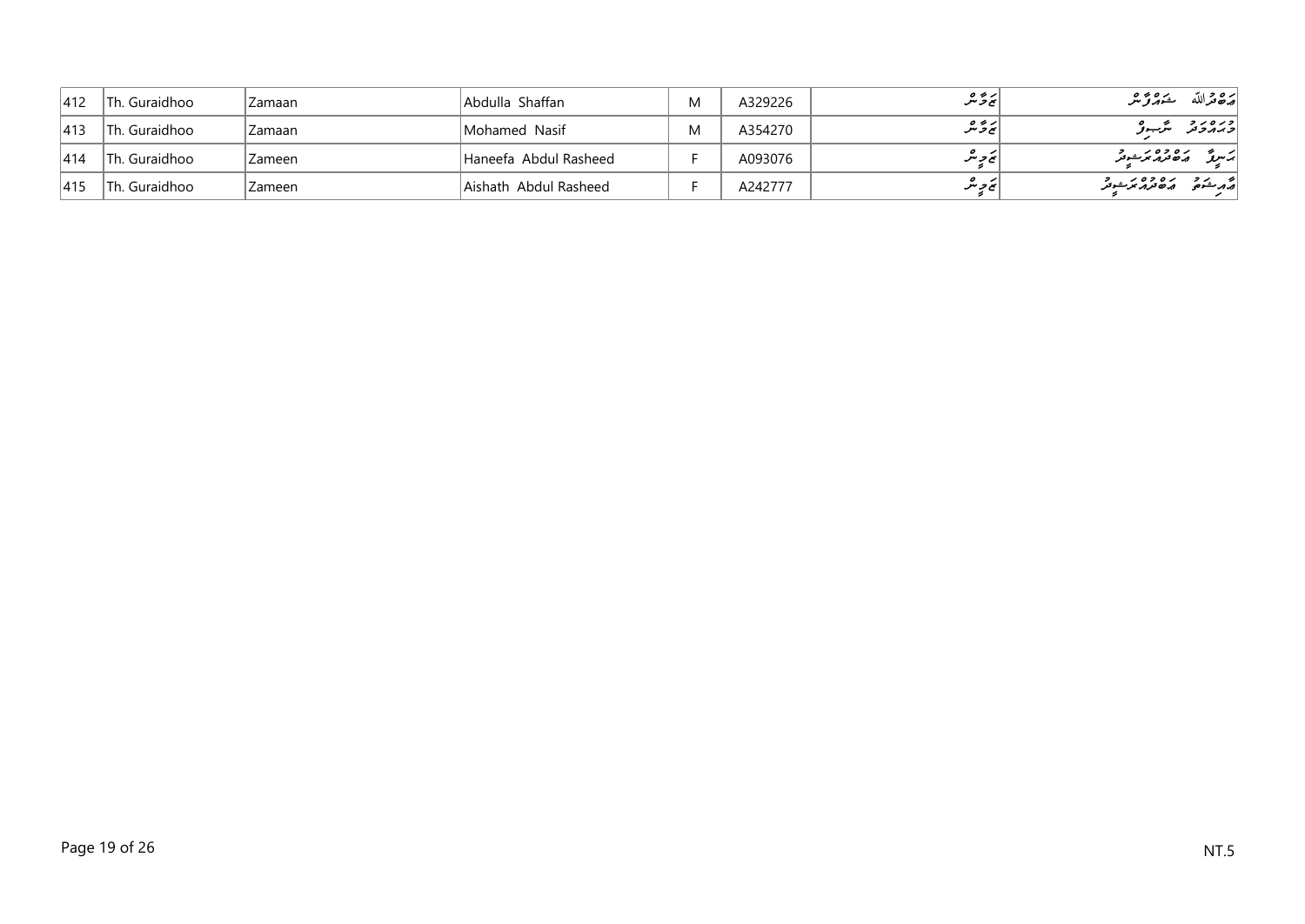## *w7qAn8m? sCw7mRo>u; wEw7mRw;sBo<*

| ' مرمر | 'يئرىثر: |
|--------|----------|
|        |          |
|        |          |
|        |          |

## *w7q9r@w7m> sCw7qHtFoFw7s; mAm=q7 w7qHtFoFw7s;*

| يئرمىش: | $^{\circ}$<br>. سر سر<br>$\cdot$ | $\circ$ $\sim$<br>-- | يئرمثر |
|---------|----------------------------------|----------------------|--------|
|         |                                  |                      |        |
|         |                                  |                      |        |
|         |                                  |                      |        |

| انترنثر: | $^{\circ}$ | يبرهر | $^{\circ}$<br>سرسر |
|----------|------------|-------|--------------------|
|          |            |       |                    |
|          |            |       |                    |
|          |            |       |                    |

| ' ئىرتىر: | سر سر |  |
|-----------|-------|--|
|           |       |  |
|           |       |  |
|           |       |  |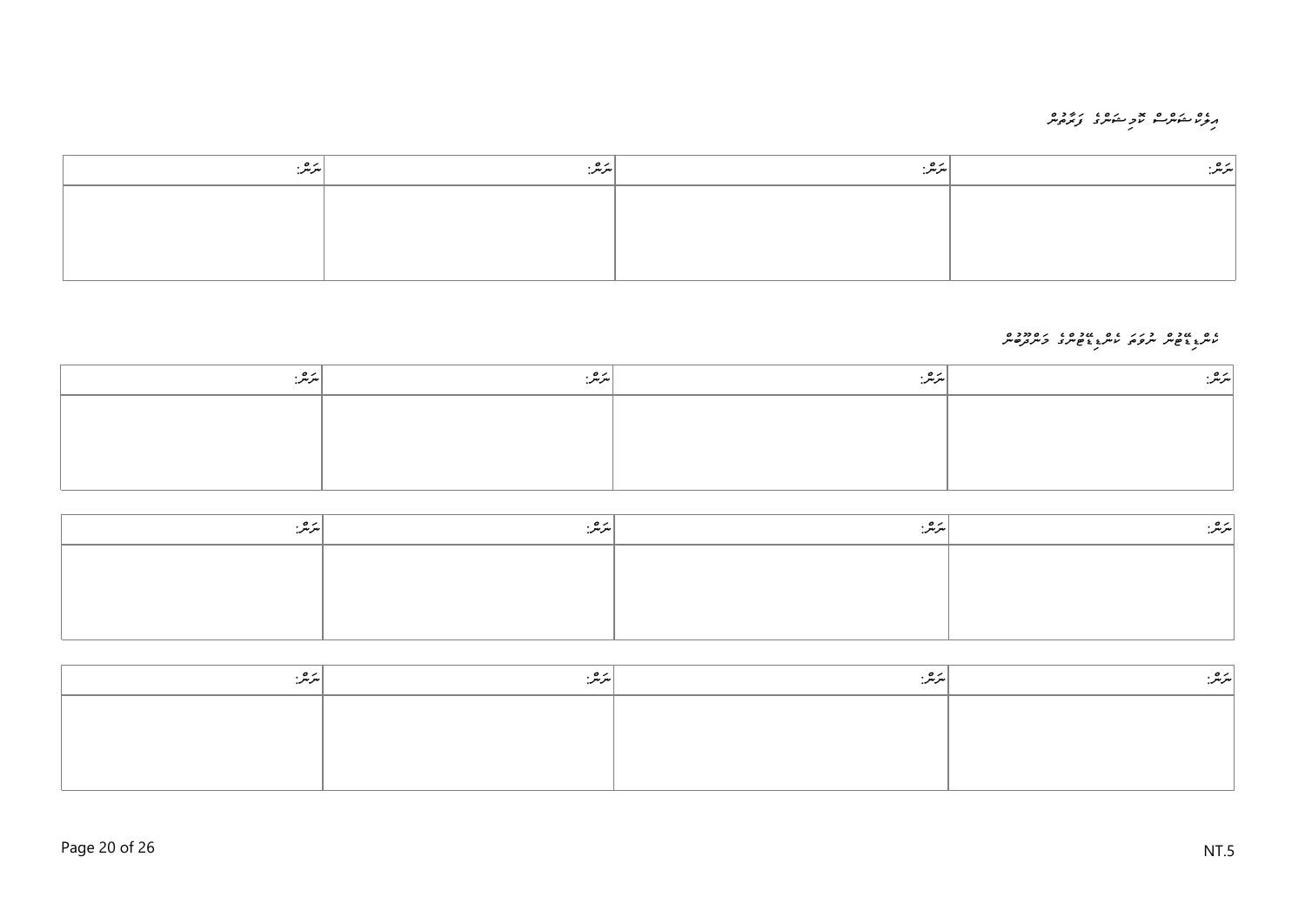| يره. | ο. | ا ير ه |  |
|------|----|--------|--|
|      |    |        |  |
|      |    |        |  |
|      |    |        |  |

| <sup>.</sup> سرسر. |  |
|--------------------|--|
|                    |  |
|                    |  |
|                    |  |

| ىئرىتر. | $\sim$ | ا بر هه. | لىرىش |
|---------|--------|----------|-------|
|         |        |          |       |
|         |        |          |       |
|         |        |          |       |

| 。<br>مرس. | $\overline{\phantom{a}}$<br>مر مىر | ىرىر |
|-----------|------------------------------------|------|
|           |                                    |      |
|           |                                    |      |
|           |                                    |      |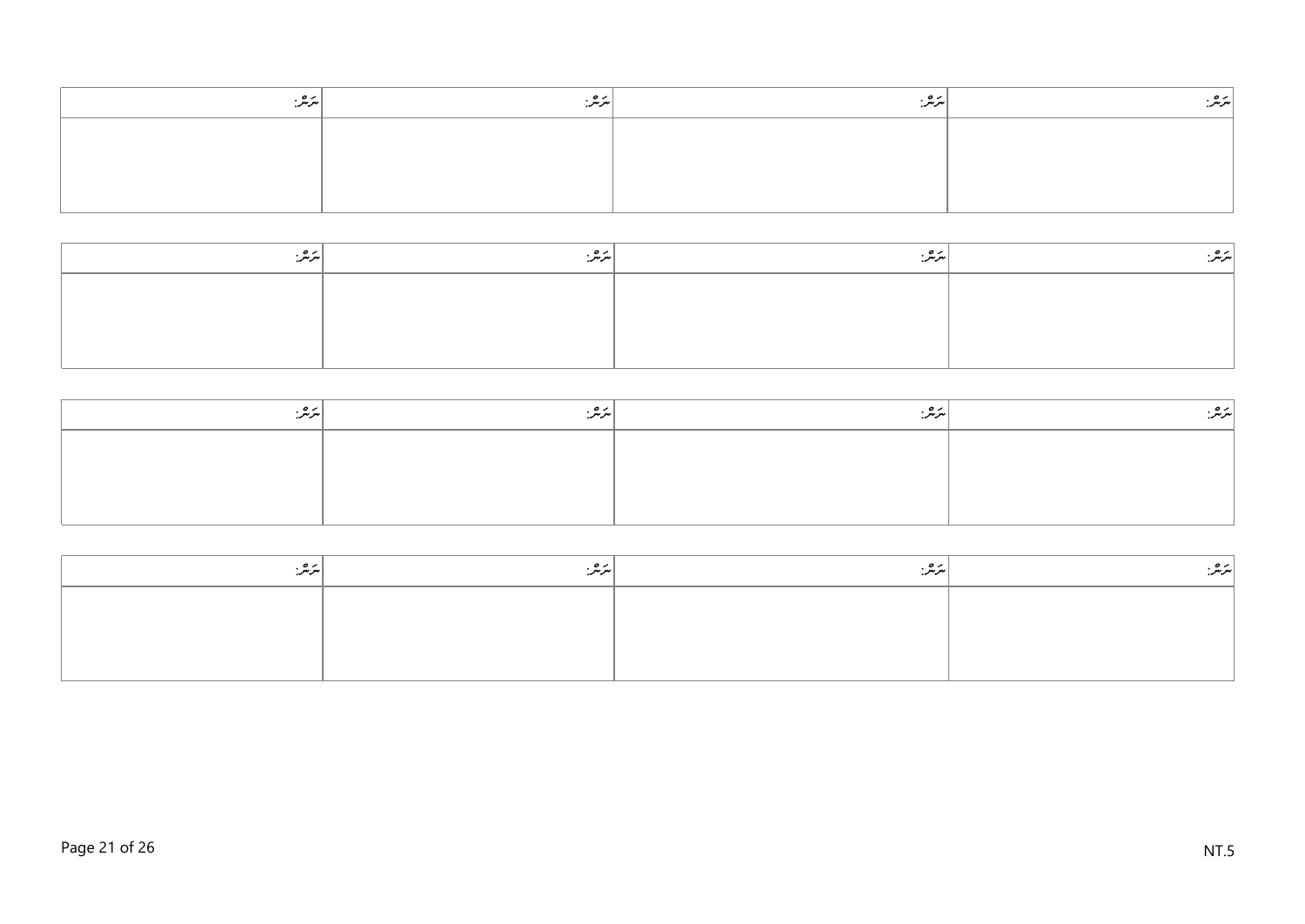| ير هو . | $\overline{\phantom{a}}$ | يرمر | اير هنه. |
|---------|--------------------------|------|----------|
|         |                          |      |          |
|         |                          |      |          |
|         |                          |      |          |

| ئىرتىر: | $\sim$<br>ا سرسر . | يئرمثر | o . |
|---------|--------------------|--------|-----|
|         |                    |        |     |
|         |                    |        |     |
|         |                    |        |     |

| الترنثر: | ' مرتكز: | الترنثر: | .,<br>سرسر. |
|----------|----------|----------|-------------|
|          |          |          |             |
|          |          |          |             |
|          |          |          |             |

|  | . ه |
|--|-----|
|  |     |
|  |     |
|  |     |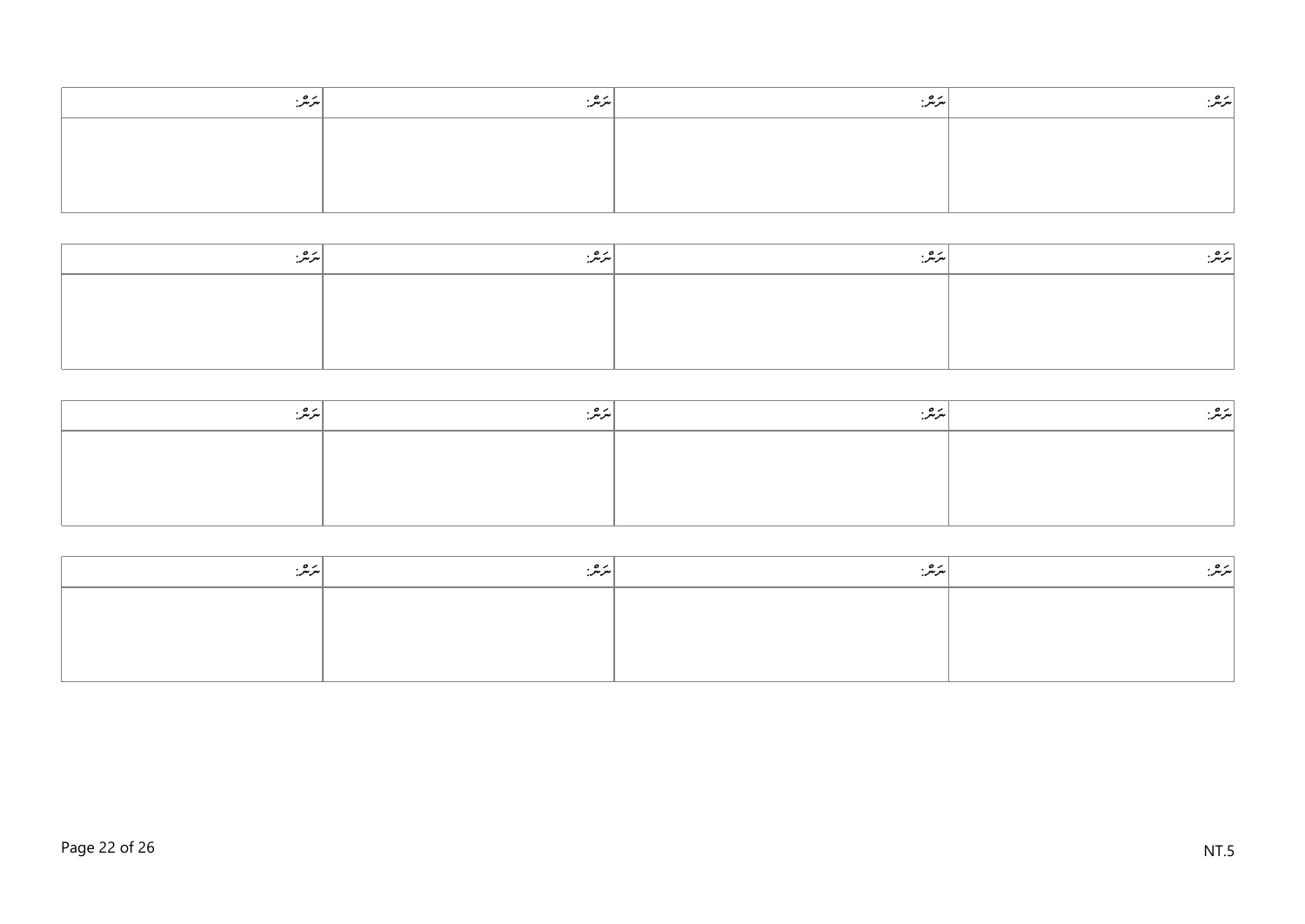| ير هو . | $\overline{\phantom{a}}$ | يرمر | اير هنه. |
|---------|--------------------------|------|----------|
|         |                          |      |          |
|         |                          |      |          |
|         |                          |      |          |

| ىر ھ | $\circ$ $\sim$<br>ا سرسر. | $\circ$ $\sim$<br>' سرسر . | o <i>~</i><br>سرسر. |
|------|---------------------------|----------------------------|---------------------|
|      |                           |                            |                     |
|      |                           |                            |                     |
|      |                           |                            |                     |

| 'تترنثر: | . .<br>يسمونس. |  |
|----------|----------------|--|
|          |                |  |
|          |                |  |
|          |                |  |

|  | . ه |
|--|-----|
|  |     |
|  |     |
|  |     |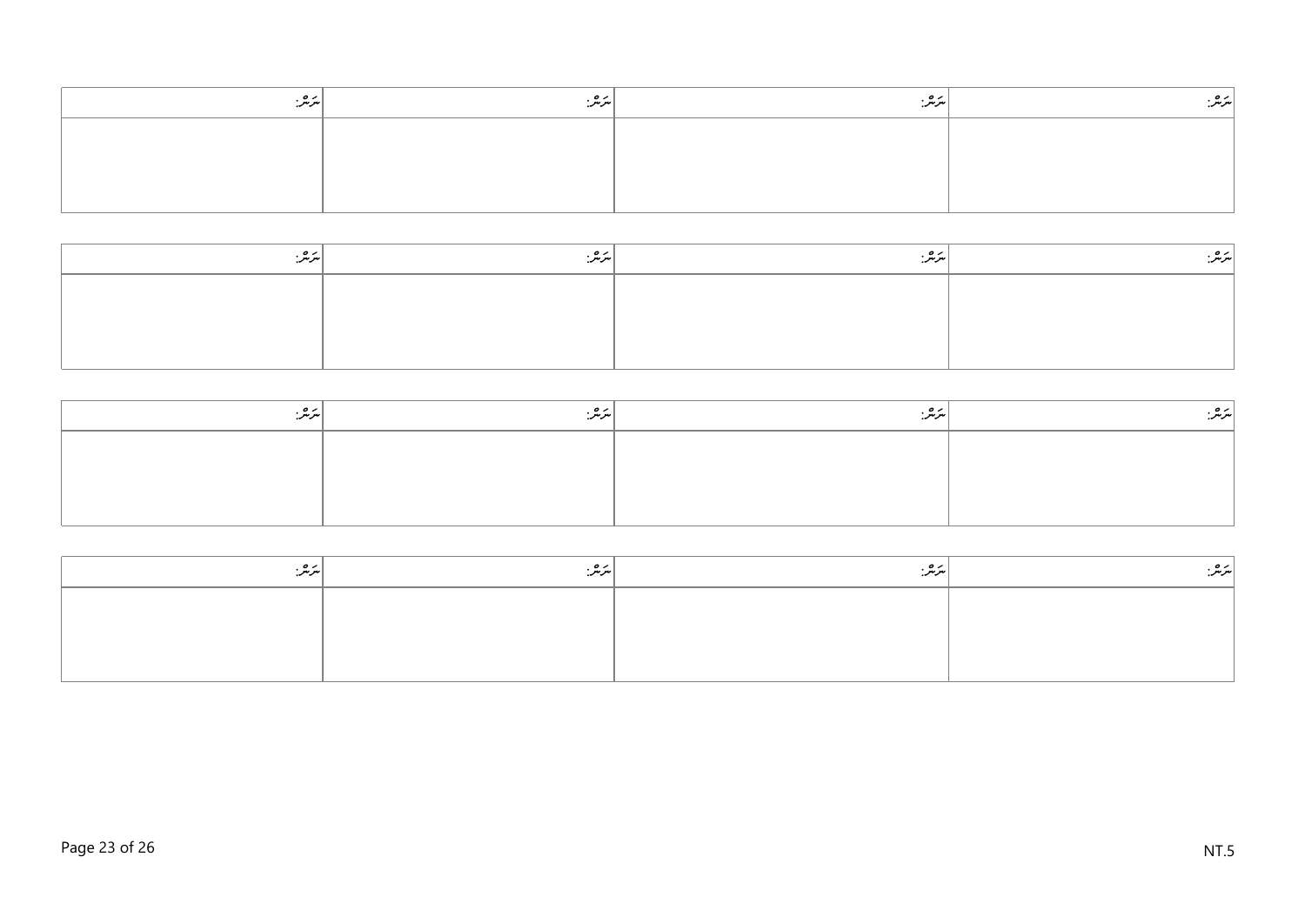| $\cdot$ | 。 | $\frac{\circ}{\cdot}$ | $\sim$<br>سرسر |
|---------|---|-----------------------|----------------|
|         |   |                       |                |
|         |   |                       |                |
|         |   |                       |                |

| يريثن | ' سرسر . |  |
|-------|----------|--|
|       |          |  |
|       |          |  |
|       |          |  |

| بر ه | . ه | $\sim$<br>سرسر |  |
|------|-----|----------------|--|
|      |     |                |  |
|      |     |                |  |
|      |     |                |  |

| 。<br>. س | ىرىىر |  |
|----------|-------|--|
|          |       |  |
|          |       |  |
|          |       |  |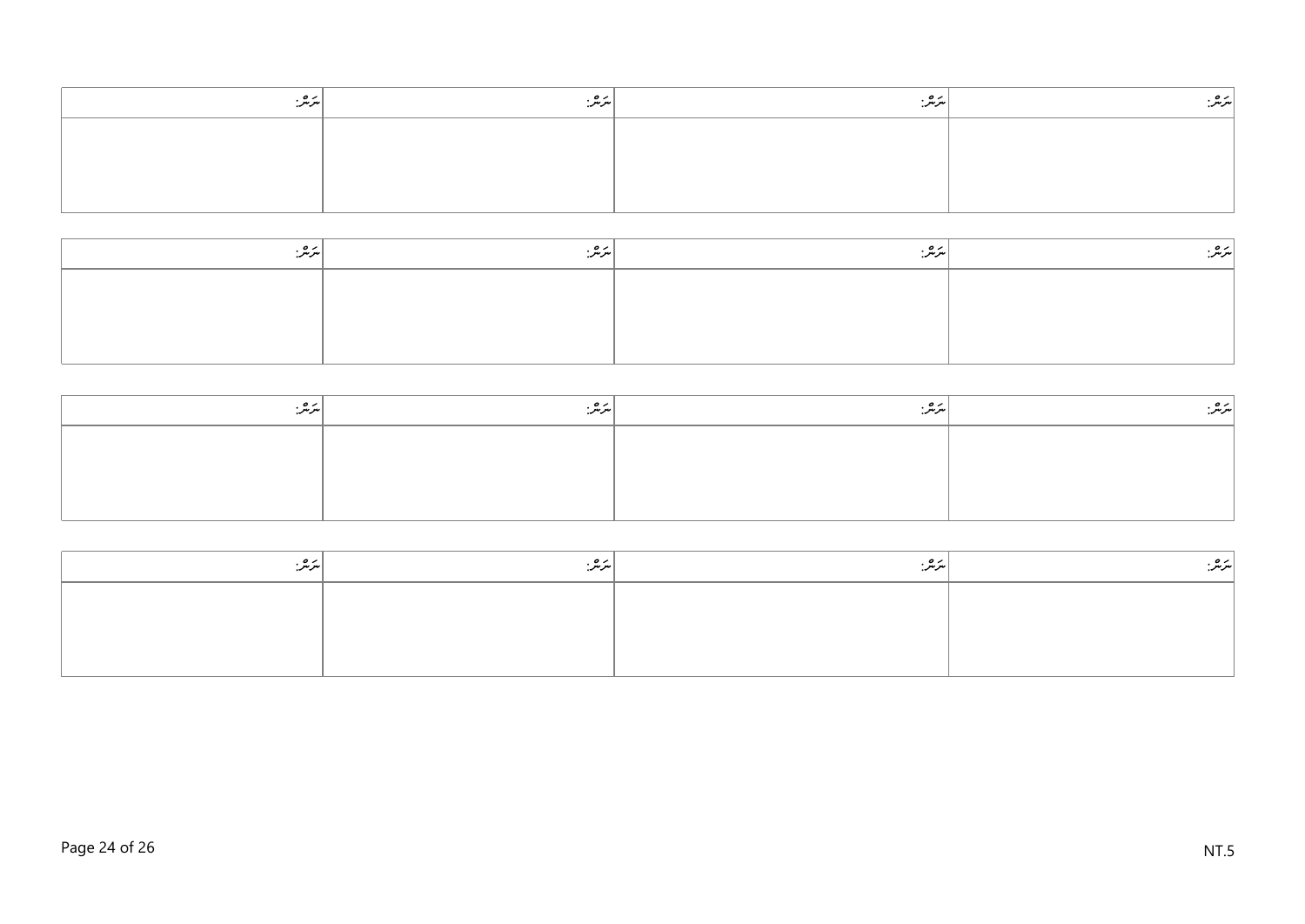| ير هو . | $\overline{\phantom{a}}$ | يرمر | اير هنه. |
|---------|--------------------------|------|----------|
|         |                          |      |          |
|         |                          |      |          |
|         |                          |      |          |

| ىر تىر: | $\circ$ $\sim$<br>" سرسر . | يترمير | o . |
|---------|----------------------------|--------|-----|
|         |                            |        |     |
|         |                            |        |     |
|         |                            |        |     |

| 'تترنثر: | . .<br>يسمونس. |  |
|----------|----------------|--|
|          |                |  |
|          |                |  |
|          |                |  |

|  | . ه |
|--|-----|
|  |     |
|  |     |
|  |     |